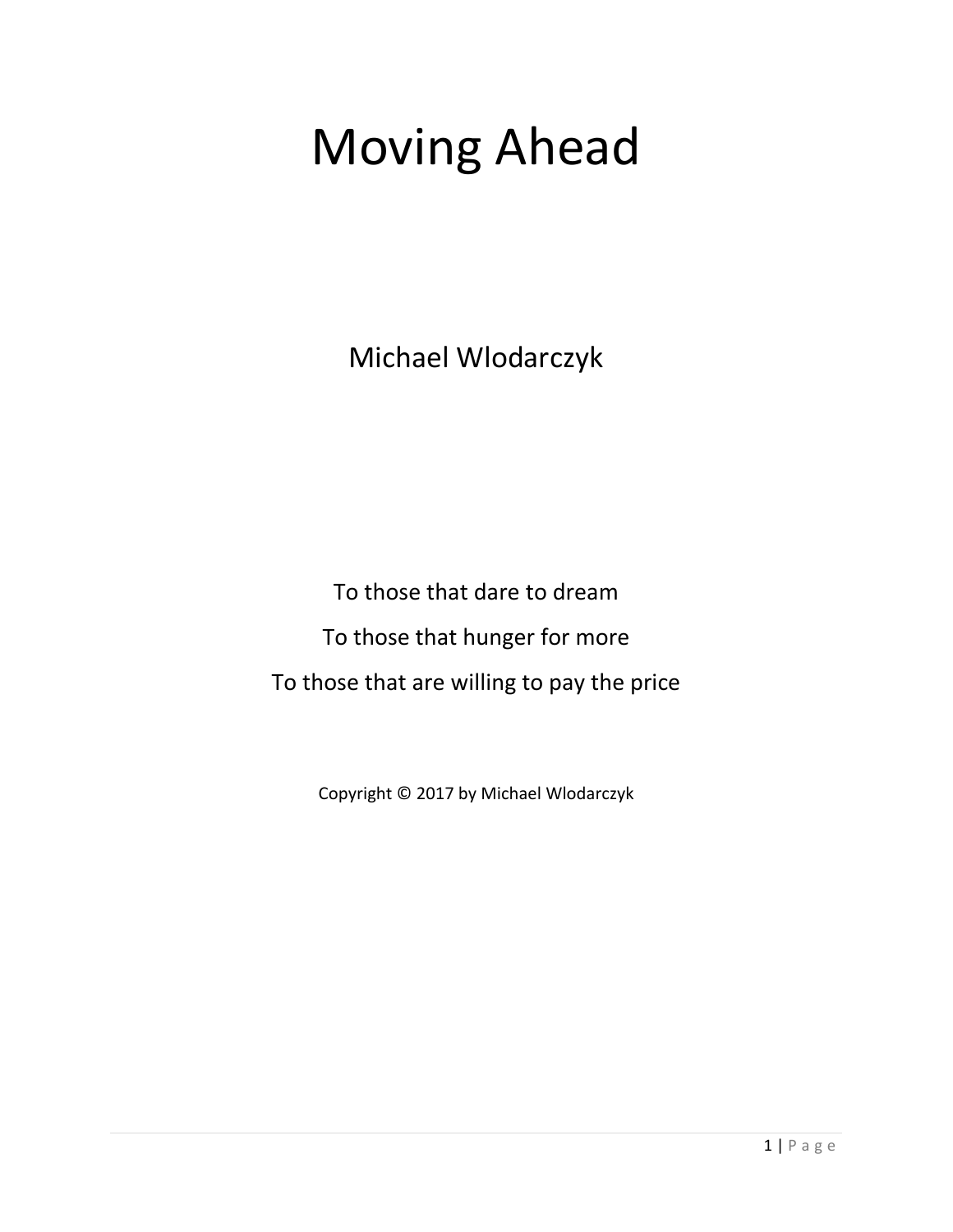#### **Contents**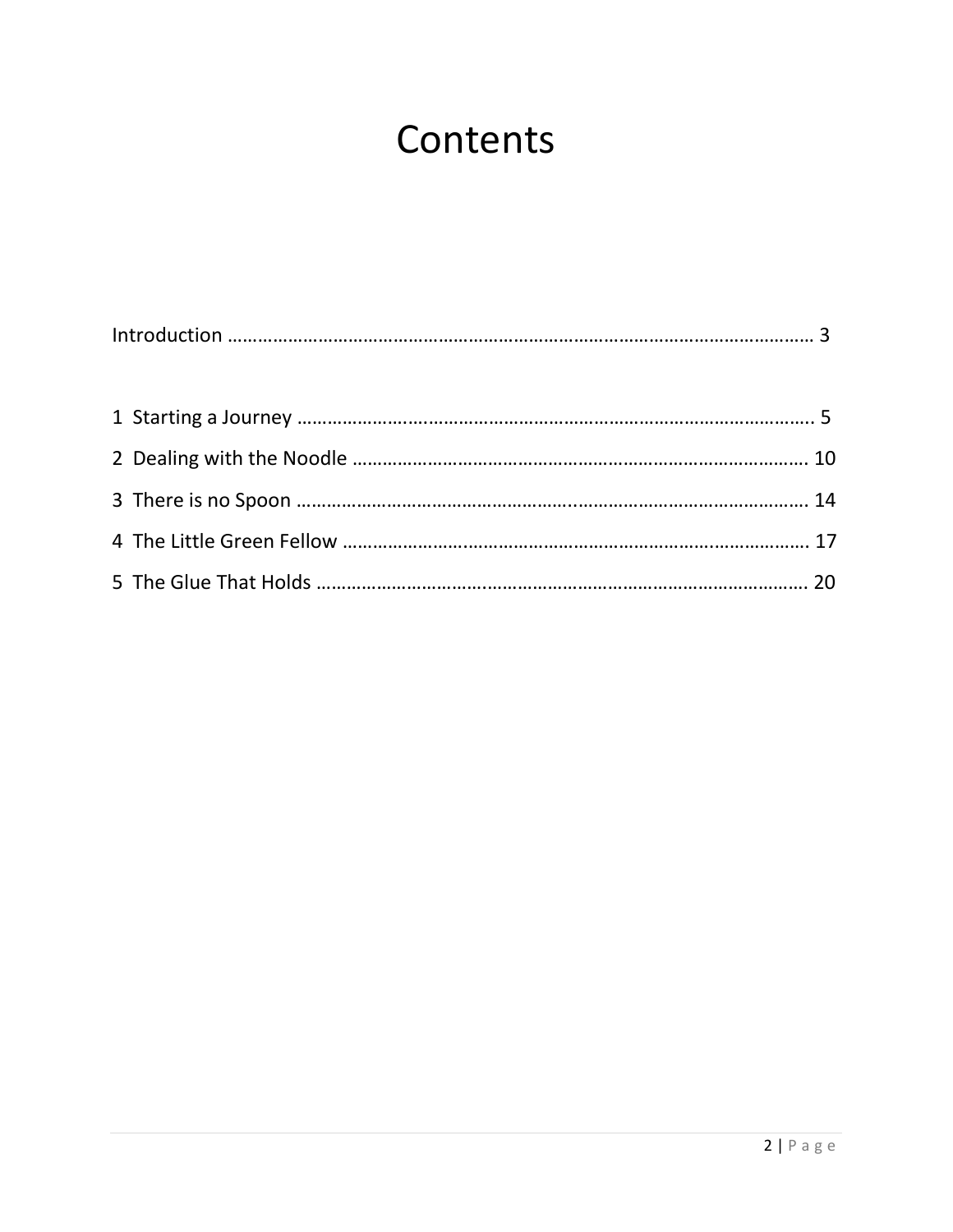#### Introduction

What do I take and what do I leave behind - a question that is forced upon each of us when we are found in the place of moving. Generally, we don't like moving. We are nesters by nature but there comes a time in everyone's life when we will be faced with a move.

Our spiritual journey is much the same. Again I say, we are nesters by nature. We like things that are familiar and the same; this brings comfort to us. Eventually the time comes when that comfort is not enough and we find that things are feeling tight. So we try to rearrange the furniture and tell ourselves that we have more room but sooner or later the stark reality hits us; my spiritual home is too small, I have no room to grow.

Now we are faced with the big questions: How do I grow? How do I move? The answer is a simple one but at the same time this simple answer can be very challenging. To move ahead in life one must be willing to move a head and the head you must move is yours.

Throughout the scriptures we see over and over again that the greatest challenge that any person had was to believe. To believe what God said, to not only acknowledge what He said but to do it, to walk it out. Now, this creates a problem. You see to walk something out usually requires that we understand what we are doing but this is not the case with God. God lives and exists just outside of our understanding. Therefore to walk with God requires us to walk by faith and not by sight or understanding.

At this point I think it would be wise to bring some insight as to how my head works. I happen to be one of those people who looks at something and sees it a little different than others will. First of all, I am not trying to buck the system but my vantage point often gives me a different perspective on things. I am not trying to say that I am right and you are wrong. What I am saying is that I tend to see the same thing that you see just in a different way. Let me give you an example: I drive a 1989 Toyota pickup truck. This truck of mine is custom outfitted with faded and bubbled paint, rust holes in the fenders that I could fit my arm through, scratches and dents scattered over the entirety of the body. Oh! Did I mention that it was the last of that model to have a carburetor? The unique quality of this is that I get to pump the gas pedal 5 or 6 times in the morning in order for my truck to start. When people see me driving my truck they may ask the question "Why would he drive such a vehicle? It's just an old beater that should be taken off the road." When I get into my truck the universe aligns itself properly and everything in life is good. I love my truck. I love driving my truck. I love pumping the gas pedal 5 or 6 times to start it in the morning. I love that I don't have to worry about a scratch on the paint which means my truck has the potential to go where a newer fancy truck wouldn't dare. It is all perspective.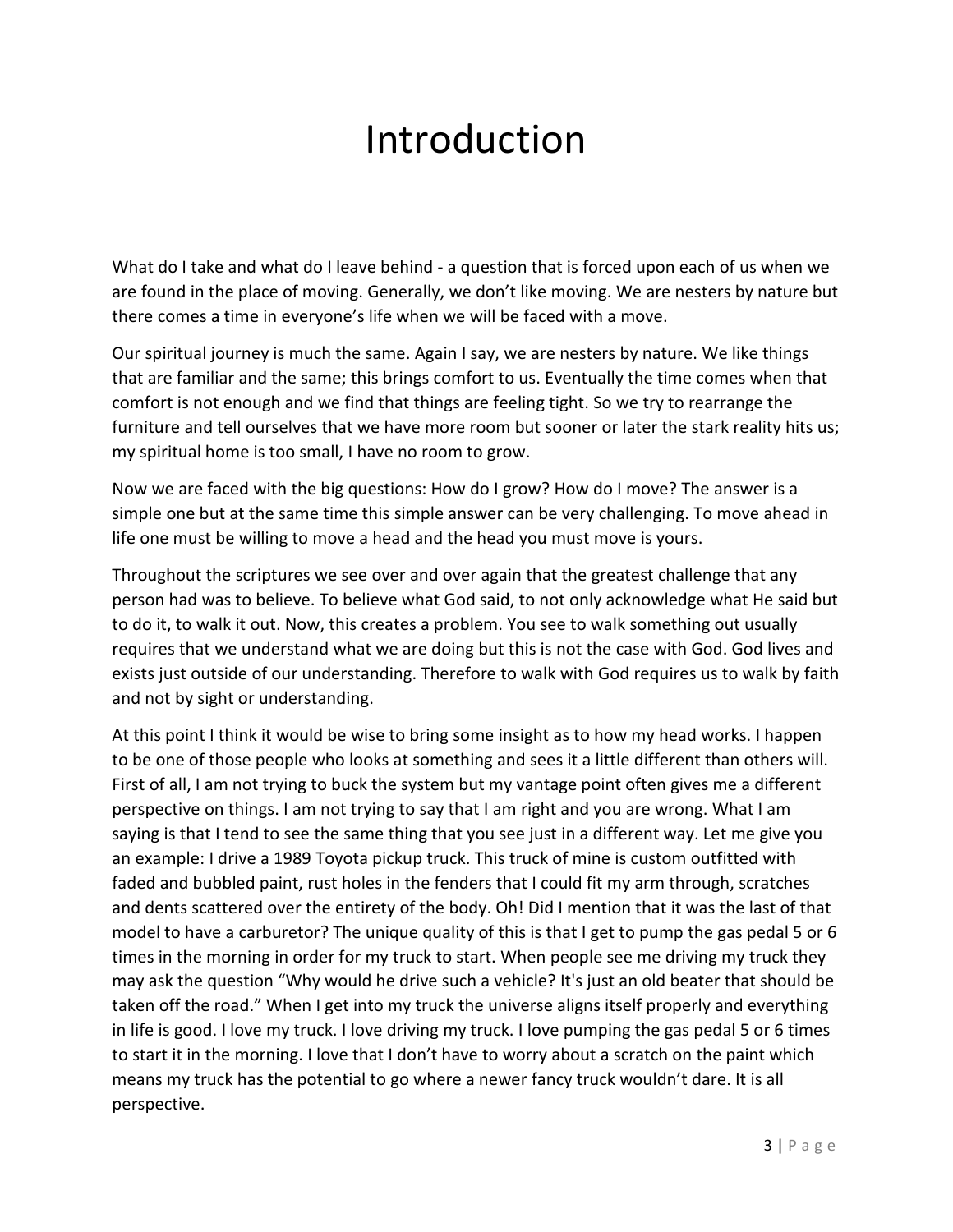Perhaps this will help you understand me a little bit more. I am a "Trekkie" of sort, that is to say I am an avid fan of Star Trek. No I don't go to Star Trek conventions or wear costumes and pretend that I am Spock but I can split my fingers in the traditional Vulcan gesture when I say to someone, "Live long and prosper." Perhaps what endears me to the original series the most is the interaction of two individuals: Kirk and Spock. These two men together represent the human condition and the struggles that we have within us. On the one hand we have a Vulcan whose life's journey is to master the art of logic; to set aside emotions which can deflect from life's intended purposes. Then we have a seemingly rebellious human who craves adventure without concern of cost but, in fact, is willing to experience the adventure at nearly any cost. I have found the key to life is to take the best of Spock and the best of Kirk because together they accomplish so much more.

Isaiah 54:2 tells us to expand our tents and fasten our pegs. I believe that God is telling us to expand the capacity of our thinking and hold on to that expansion lest it retract. Throughout the Bible we see God purposing to take mankind further in this life, to move us forward but too often we see that mankind was unable to expand his thinking to follow God and this was considered unbelief.

"Space, the final frontier. These are the voyages of the starship Enterprise. Its five-year mission: to explore strange new worlds, to seek out new life and new civilizations, to boldly go where no man has gone before." - James T. Kirk

Now let me rephrase that in the "Mike" translation.

Spirit, the final frontier. These are the voyages of the spiritually hungry. Their continuing mission: to explore unchartered territory of the mind, to seek out new life in the Christ, to boldly go where no one has dared gone before!

Well, there it is, an explanation of my wiring system. This way of thinking has gotten me into a heap of trouble on different occasions but ultimately it has opened the doors to the massive expanse and bigness of my heavenly Father and His Son, Jesus Christ. It can also help you to see some things in a different light and perhaps open the door to the greater reality of the Christ and how that pertains to your everyday life. I think the big question is: Are you hungry enough? Hungry people are willing to do things that the comfortable are not. Remember that which our Lord spoke over two thousand years ago, "Those that hunger and thirst for righteousness will be satisfied" (Mt 5:6). So, if you are one of the hungry ones then I suggest you buckle your seat belt and hang on for we are about to start a journey.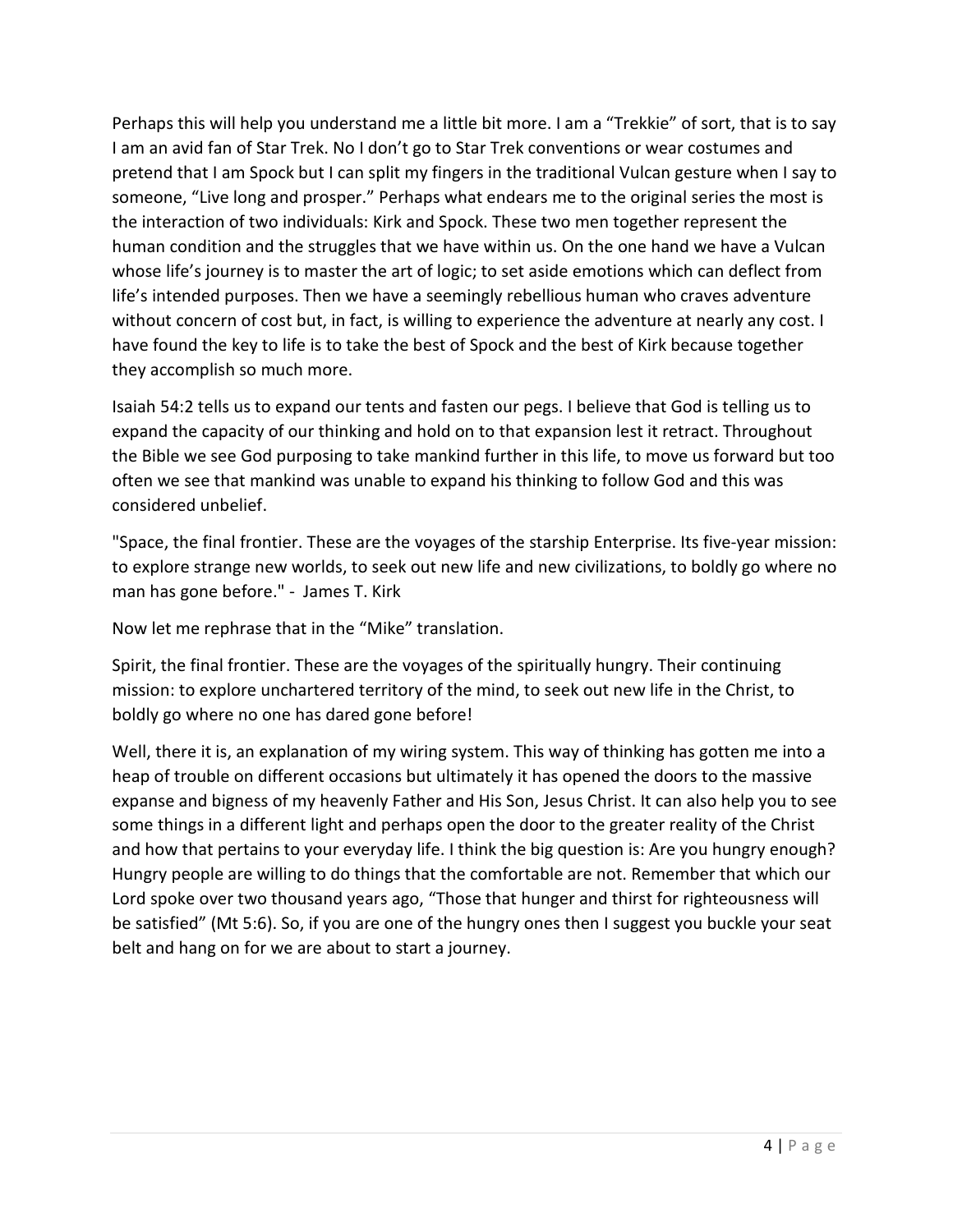# Chapter 1 Starting a Journey

To start a journey it is imperative that one has the necessary equipment to travel and proper knowledge of how to use that equipment. This spiritual journey requires a certain process and a proper understanding of how to use the provided tools. I call these tools the four corners of the universe. These four corners are the 'how to' of processing and to omit one would greatly handicap your ability to move ahead into a healthy Christ reality. The four corners of the universe are as follows:

- 1. Being
- 2. Thinking
- 3. Speaking
- 4. Doing

Everything starts with being, this is the essence of identity or who I am. When I was in junior high school, in grade 8, I began taking French. I find it interesting that the first thing we learned was the verb *etre* or *to be* and the first phrase we learned was *Je suis* or, in English, *I am*. The process of learning or expanding one's capacity to think begins with I am. I find it even more interesting that in Exodus chapter 3 when Moses met God face to face and asked Him His name, God replied by saying, "I Am." This is the foundation of all understanding. Too often people focus on who they are not instead of who they are. This kind of thinking only enslaves people and keeps them living in fear. Remember, when you know who you are then you are no longer afraid of who you are not.

I grew up in the sixties and seventies. This means I grew up with late 60's and 70's music. This era of music produced songs with challenging thoughts to say the least. A common thread I found in the music was the questioning of the status quo: Why is this so? Why must we do it that way? What does that have to do with me? Through all these songs I would dig deeper and deeper into my heart, searching for answers but not really knowing the question. Then in the late 70's a band called Supertramp released its new album called *Breakfast in America*. Now, I must confess that I was a Supertrampaholic. That is to say that I had all of their albums, even the first two which in my opinion were less than exemplary. But in 1978 with the release of *Breakfast in America* came a hit single "The Logical Song". I loved that song because I could relate to it and it finally gave me the question that I was seeking after. Let me sing a portion of the song to you. Ready? "There are times when all the world's asleep / The questions run too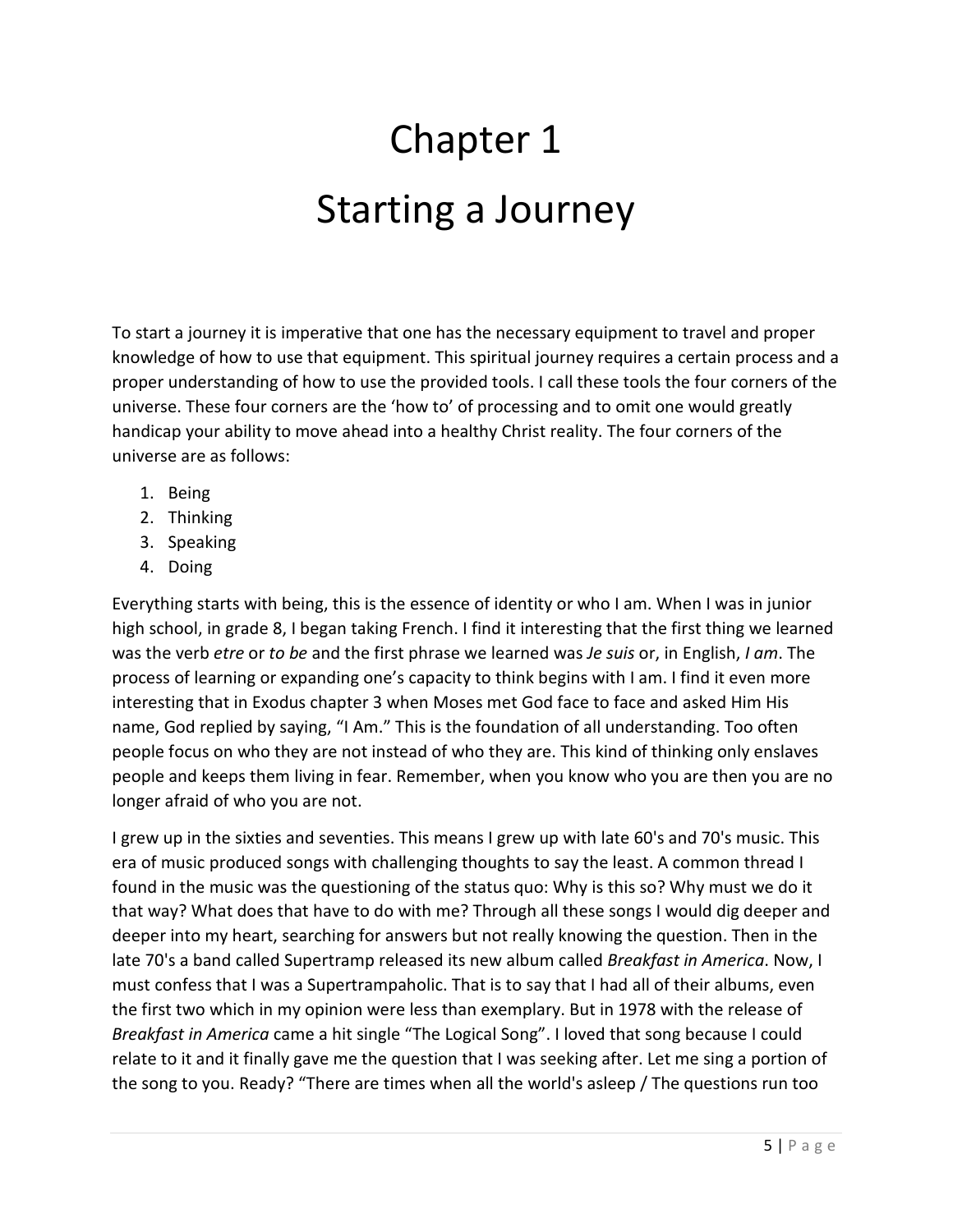deep / For such a simple man / Won't you please, please tell me what we've learned / I know it sounds absurd / Please tell me who I am."

Finally I had the question I was seeking. You might think this sounds rather odd, seeking a question, but how can you find the answer until you first know the question? So now I have no answer but at least I have the question. The question is the starting point for all of us. It is the question that produces hunger, and hunger opens our minds to consider things we don't fully understand.

Moving on. In August, 1981, I had an encounter with God. It was a Sunday morning at the 108 Chapel and Pastor Bob Teal was ministering. Wait a minute, let me back up a bit. The first question that one should ask is, "What the heck were you doing in a church service?" Good question, I am glad you asked that question and I will attempt to answer it the best I can. You see I was 21 years old and my fiancé and I, at that time, were wanting to get married. The problem was that both our parents wanted us to be married in a church. To get married in a church required that we have some pre-marital meetings with the pastor. Why was that a problem? Well, frankly, I hated religion or, should I say, I hated the hypocrisy that I saw over the years and what it did to people but, I needed to work this out so I decided the best way was to pretend that I was a Christian and meet with the pastor. Now if I was going to meet with the pastor it would probably look good if we went to the Sunday service (pretending to be Christians and all). So that Sunday morning we entered the service and I must say it was quite different from the Catholic Church I was raised in. The music was upbeat and I found myself clapping my hands and singing along. Then came the time for Pastor Bob to speak. Now I must confess that I don't remember much of what he said but I will never forget what happened to me that day. I was sitting in this nice padded pew listening to what was being said. Then all of a sudden I felt someone or some ones lifting me up under my armpits. Now the problem was that there was no one touching me, yet still I found myself being lifted up so I did the logical thing that one would do in that situation. I grabbed the seat of the pew and with all my might I hung on. My butt had lifted off the seat and was in the air but I was still holding on. By now fear and trepidation had hit me. My heart started racing and sweat was forming at the crest of my hairline. Then all of a sudden it left me and my seat re-established itself with the pew. What had just happened? Was I going crazy? Was this some drug flashback from previous years? Well whatever it was, it was over. As we were leaving the service Pastor Bob was standing at the back of the auditorium shaking hands with each person as they left. When my turn came he asked me, "So, Mike, what did you think of the service?" Still shaken by my lifting encounter I replied, "It scared the hell out of me," to which he replied, "Praise the Lord!" I gave him a strange look, smiled and quickly left the building.

Now if you think that sounded crazy, what was even crazier is that I went back next Sunday! Perhaps I was a sucker for punishment but I knew that I would have to see this thing through if we were going to get married in that church. So the next Sunday started similar to the previous, I found myself again clapping my hands to the music and enjoying the service. Then came time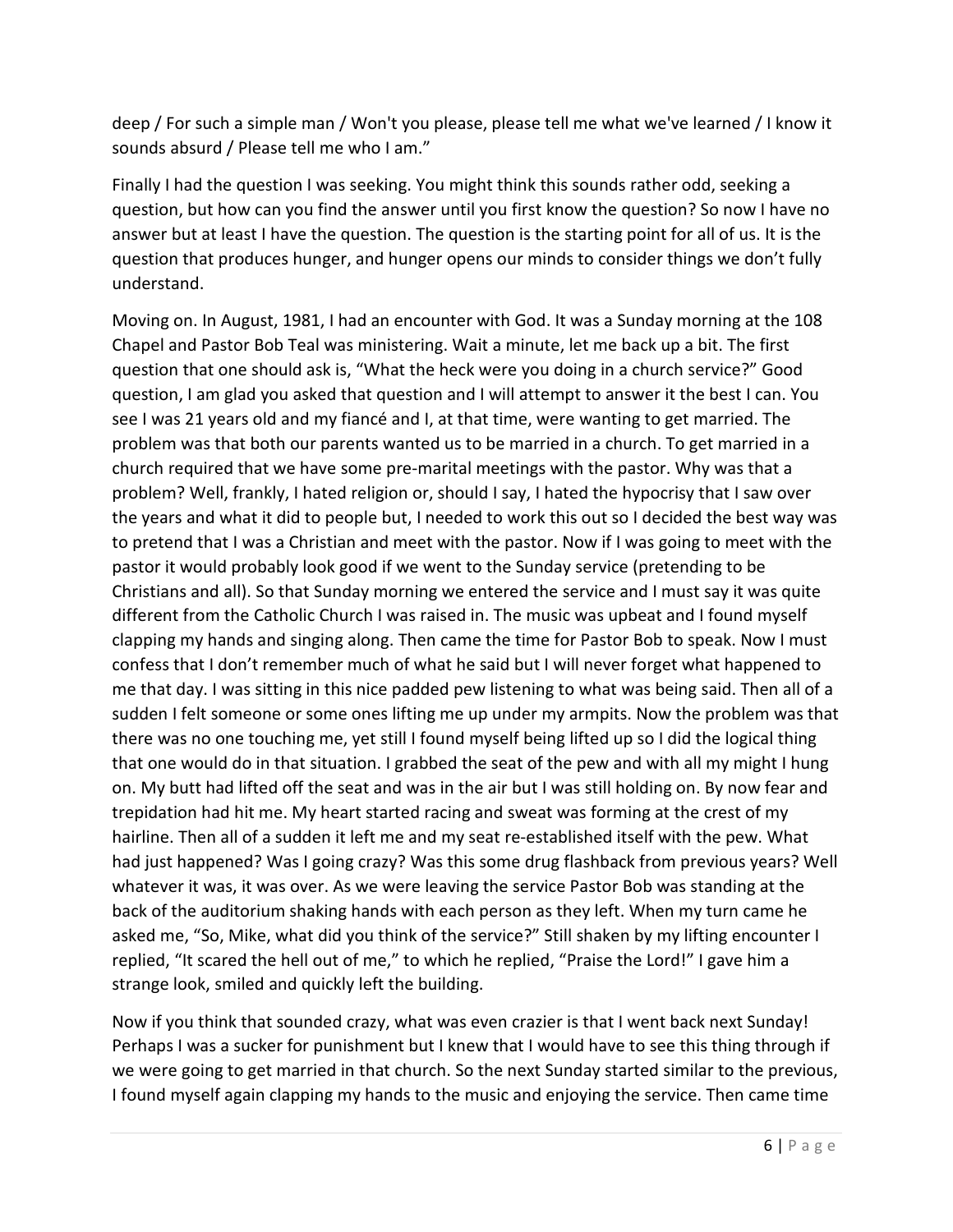for Pastor Bob to give his message. I was enjoying what he had to say though I really didn't understand what he was talking about but he had an energy about him and his face was always full of expression. I liked that and I liked him; I thought that he was cool for a minister, especially when he told me that in his pre Christ days he was a member of a street gang called the Falcons. So, anyways, there I sat enjoying the moment when again the two invisible guys decide it's time to pick me up. One under each arm, my butt once again is airborne, my hands gripping the pew for dear life. Then, it happened, I could hold on no longer. Before I knew it I was on my feet and I found myself running to the podium with tears streaming down my face. Why am I crying and why am I running up to the front? Then, I noticed that I was not the only one up there, many others were up there with me and some of them were also crying. Had they had the encounter with the two invisible guys? Maybe there are more invisible guys that I don't know about. Either way, I found myself repeating some prayer that Pastor Bob was reciting and afterwards, standing there in snot and tears, I was told that I am born again and Jesus now lives in me.

After I got outside the building I asked myself, "What just happened?" but I had no answer. I knew that something profound had happened, I just wasn't sure what that was. What this did for me was to start me on a journey, a journey of discovery of an identity found in God through Christ Jesus.

You see, to truly know who you are you first have to discover who you were made to be. I don't know if you realize this but the Bible is a book of identity. The more you discover who God is, the more you discover who you are. Genesis 1:27 tells us that God created us in His image and according to His likeness. The word image can mean image reflection, like in a mirror. You are the image reflection of God in the earth. I like to say it this way: when you look in the mirror you should see God because when God looks in the mirror He sees you! Often our problem is that when we look in a mirror we see who we are not instead of who we are but who we are can only be found in our creator. In Christendom it is generally accepted that Jesus Christ was the manifestation of God in the flesh. God revealed Himself through humanity. He revealed Himself through a man who was born of a woman but conceived by the Holy Spirit. So if you want to understand who God is you can get a picture of that identity through the life of Jesus. Remember that Jesus Himself said in John 14, "If you have seen Me, you have seen the Father; if you have heard My words then you have heard the words of My Father."

Now, here is where it gets interesting. We know that Jesus Christ was the manifestation of God in the earth but who are we? Ephesians 4 tells us that we are to grow up in all aspects into Him who is the head, even Christ. Ephesians 5 tells us that Christ is the head of the church and the Savior of the body. Are we not the body of Christ? Are we not the church? Jesus is the head of the Christ and we are the body of the Christ. Together we make up the image of God in the earth. Jesus tells us what to do because He is the head and we do the work because we are the body. What am I saying? Whoever Jesus is, we are. Whatever Jesus did, we can do and more.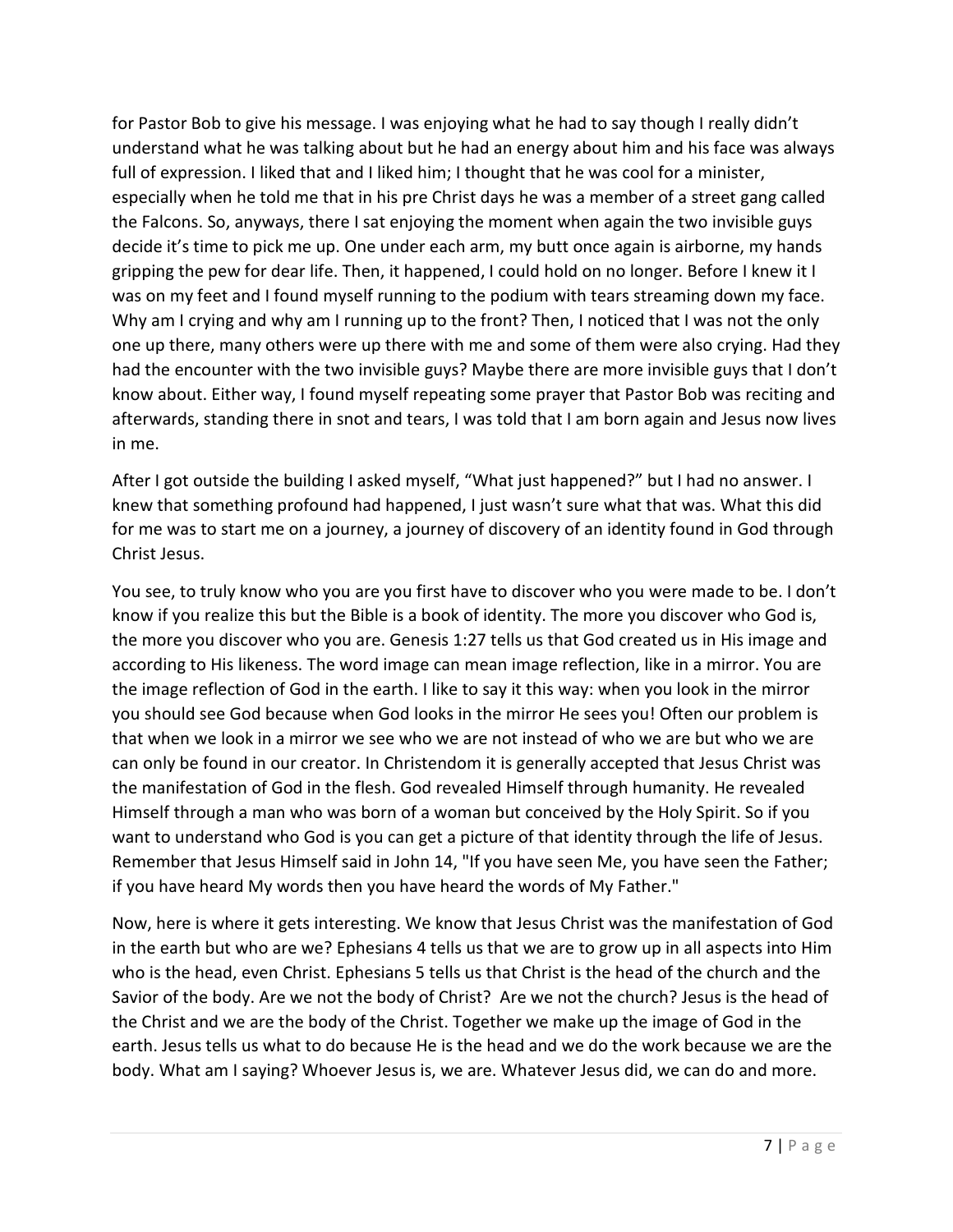Perhaps this will help. I am a hockey fan and I can remember the golden goal in Vancouver in 2010 at the Winter Olympics. Sidney Crosby scored the winning goal in overtime to give Canada the gold medal in Men's Hockey. After the game they interviewed Sidney and congratulated him on the victory. Thinking back to that interview I find it amazing that the camera was pointed at his head; all the credit was given to his head. In fact the Gold medal was placed over his head. Did his head skate up the ice? Was it his head that took the shot that found the back of the net? No, it was his body, but the head got the credit. The body did all the work, taking instruction from the head. If the camera was pointing at his legs we might not have recognized him. This is because identity comes from the head.

Look at your driver's license. This is what we often use as a form of identity. Take note of the picture, I don't see any legs, I don't see any hands, all I see is a head. Why? Well, it is because identity is found in the head. As it is in the natural so it is in the spirit. Our natural identity is found in our head and our spiritual identity is found in our spiritual head, Jesus Christ.

So now that we know who our head is and that the head is where we find identity, it stands to reason that our identity is found in Jesus Christ and whatever the Bible says about Jesus it is also saying the same about you and me. This is so because we are one in the Christ. Together Jesus and humanity make up the Christ and the Christ is the manifestation of God in the earth.

Now you can see that to move ahead you have to literally move your head to a place that it has not been before. This is expanding the tent of your thinking. But be careful here; it is one thing to expand your thinking and it is another to keep it that way. This is why Isaiah told us to fasten the tent pegs. If you don't fasten your tent pegs the tent will retract and become small again. We fasten our tent pegs by the continuation of the expansion of our tent. You see in life you are either going forward or going backward. There is no such thing as standing still in one place.

1 Thessalonians 5 tells us that God makes us holy in every way and that our entire spirit, soul and body be preserved blameless. Take note of the order: spirit first, then soul, then body. It has often been said that you are a spirit, you have a soul and you live in a body. Our true identity is found in the spirit. This is because we are a spirit being first. We are the reflection of the face of God and John 4 tells us that God is a spirit and those that worship Him must do so in spirit and in truth. We don't worship God out of our natural identity but we worship Him in the truth of our identity, in the spirit which is found in Christ Jesus.

To touch on this from a practical standpoint we can look at Galatians 5:22-23. Here we see the fruit of the Spirit which is the character and nature of the Christ. Love, joy, peace, patience, kindness, goodness, faithfulness, gentleness and self-control are the manifestations of the character of Christ. From what we have learned we can now see that if God is love and I am His image reflection then I am love. I am also joy, peace, patience, kindness, goodness, faithfulness, gentleness and self-control. Note that I don't have love, I am love. This is very important because if I have something then I can lose it but if I am love then that is part of who I am made to be and that I cannot lose. By the grace of God I have everything. The cross of Christ, the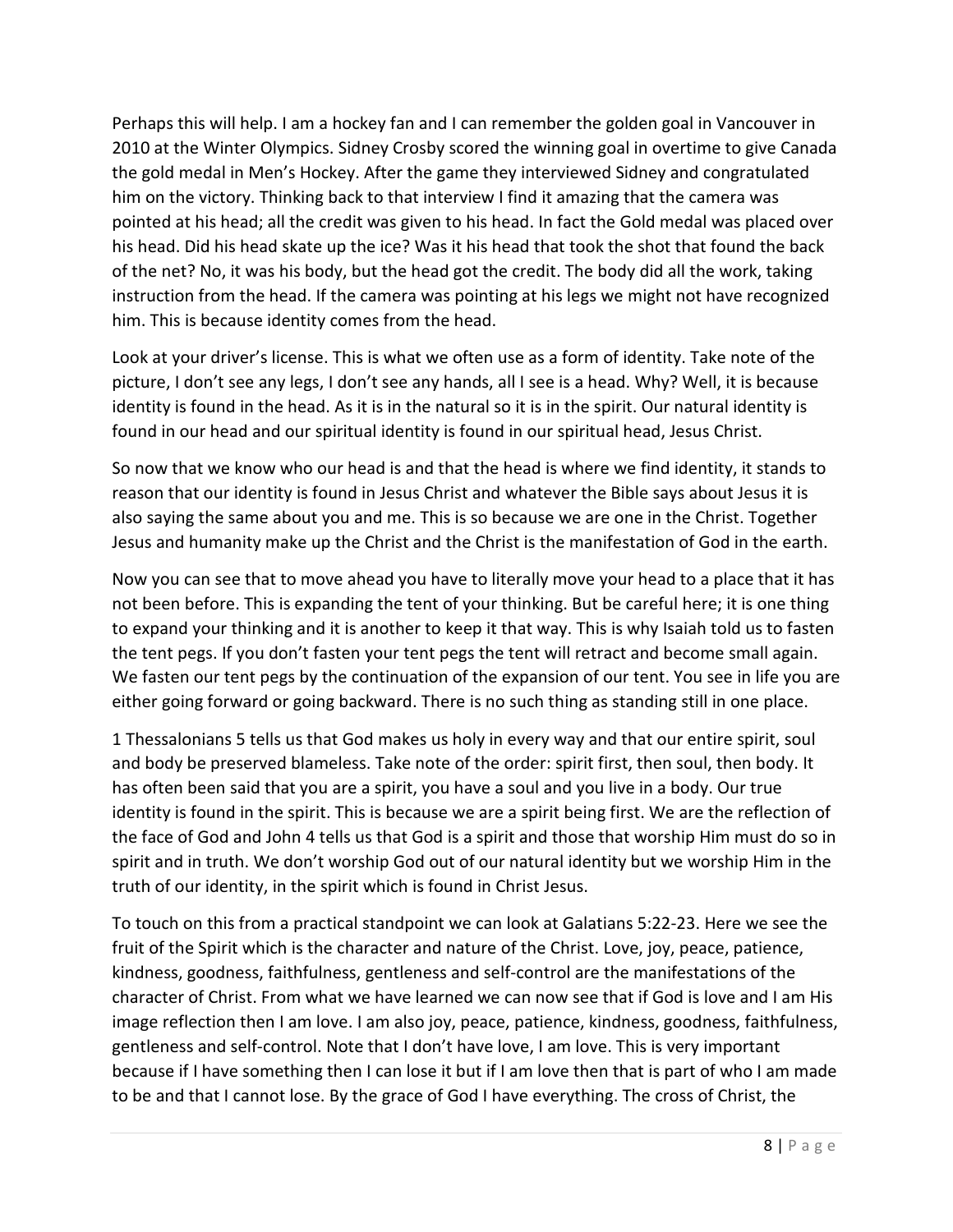blood of Jesus, completed everything. So much so that on the cross Jesus declared, "It is finished," it is completed. There is nothing you can do to get anything and you have had it for over 2,000 years. Now, you may have it but are you experiencing it? Christianity is the journey of discovery of that which we already have and, as we discover what we already have, then we are given the opportunity to experience it.

Perhaps it's time for another story. As I stated earlier I grew up in the sixties and seventies. Now this means that the sitcoms of the mid-60's had a great influence in my developmental years. One particular show that had immense influence in my spiritual journey was *The Beverly Hillbillies.* You may not remember the theme song but I have it embedded in my memory. It talks about the poor mountaineer Jed, who could barely feed his family. One day he was out shooting at some food and struck oil, also known as black gold or Texas tea. Next, it talks about how Jed is a millionaire and song ends with: The kinfolk said "Jed move away from there" / Said "Californy is the place you ought to be" / So they loaded up the truck and they moved to Beverly / Hills that is. Swimmin' pools, movie stars.

Well I don't know about you but I suddenly have the desire to start whittlin' on the front porch or maybe take a dip in the ce-ment pond. Besides all that my point was to set you up for a question, so, here it goes. When did Jed Clampett become a millionaire? This is a question that I love to ask and when I'm speaking at different venues, the congregations are forced to listen to me sing the song before I ask the big question. So again I ask, when did Jed Clampett become a millionaire? If you are like most folks you would say that he became a millionaire when he found the oil. There you go, we just touched on one of the biggest problems in the heads of people today and that problem is small, external thinking. You see, often people are waiting for something to happen, waiting for their ship to come in. Beloved, your ship has been in dock all the time just waiting for you to see it. Jed Clampett struck oil on his own property. Was that oil not always there? Indeed, it was always there waiting to be discovered. So Jed Clampett had always been a millionaire, he just didn't realize it. Again I say, when Jesus died on the cross He said, "It is finished"; everything is done for you. I have done everything for you and now all I require of you is that you believe in that which I have already given you. This is what we call the grace of God. The grace of God is that which was already accomplished on the cross. Now we access that grace with our faith. Our faith is the believing in the grace of God. I have been a millionaire all my life, I just didn't realize it.

The access point. How do I access this reality? Well, everything starts with being. Everything starts with I am. I am love, I am joy, I am rich, I am healed and I am everything that my heavenly Father says about me. Your outer life is not the real you, your inner life is the real you. The bigger your inner life becomes, then in time the bigger your outer life becomes. Remember, faith is choosing to believe what God says about you whether you feel it or not. It does not matter what my head says, what matters is the choices I make. I must decide to believe what God says about me and in doing so I move my head or my thinking forward and this is the start of moving ahead.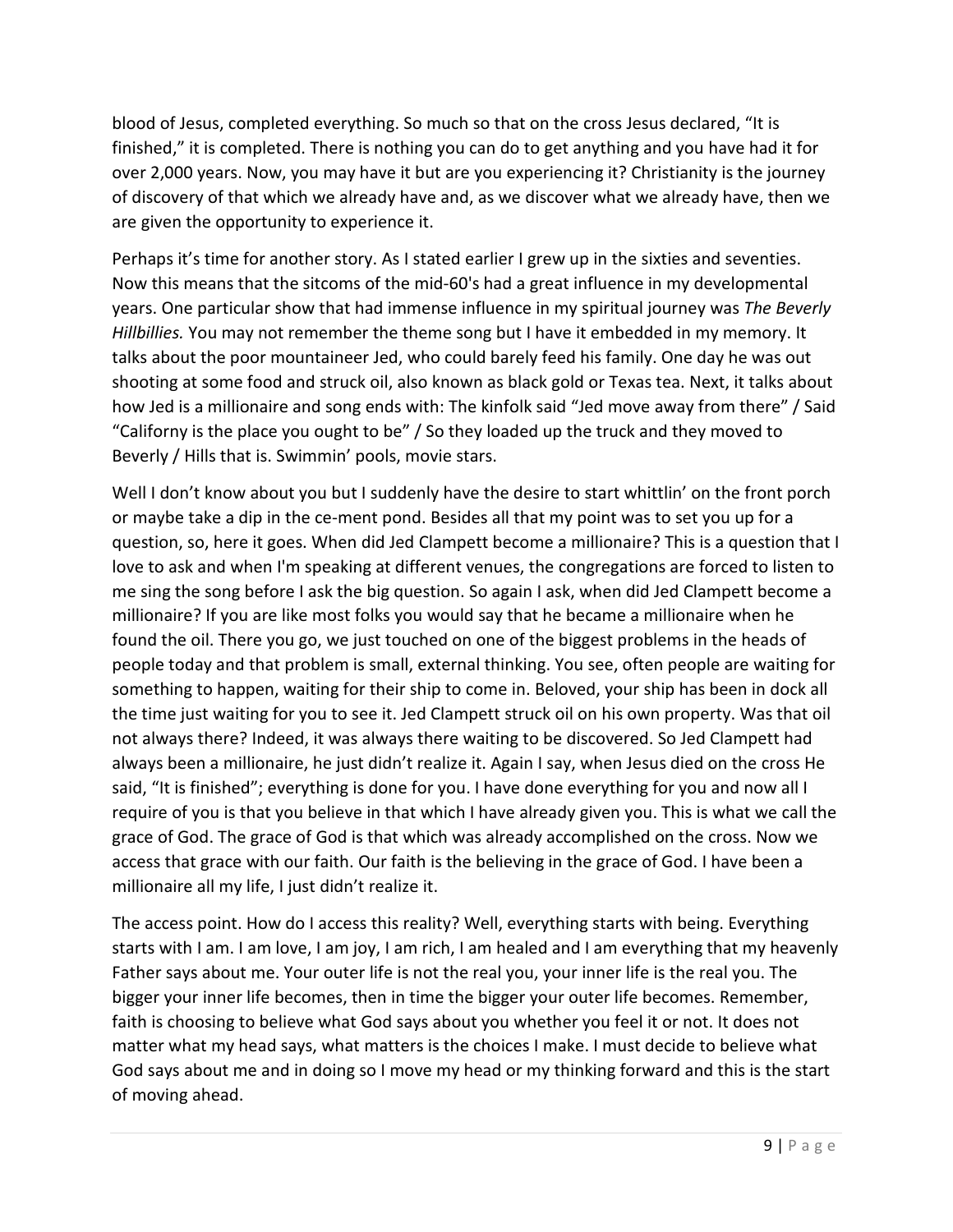# Chapter 2 Dealing with the Noodle

In the 1999 cult classic *The Matrix* we find a very interesting scene. Did I mention that I love this movie? I have watched it approximately 137 times and each time I watch it I get a deeper understanding of the Christ reality. There is a scene where Neo meets the Oracle for the first time and she tells Neo not to worry about the vase. As she finishes speaking Neo says, "What vase?" then he turns, knocks over the vase and it smashes on the floor. Immediately Neo offers a sincere apology for his actions to which the Oracle replies that he is not to worry about it, she'll get one of her kids to fix it. Neo then asks, "How did you know?" In a casual manner, while lighting her cigarette, she says, "What's really going to bake your noodle later on is, would you still have broken it if I hadn't said anything?" Poor Neo is standing there in a sea of helplessness wondering, what is going on and what just happened?

This sounds like a lot of people I meet when they hear something different than they are accustomed to. For some reason we believe that we have to understand something for it to be true. I believe it goes even deeper than that. I would venture to say that for us to believe something to be true it must be something we can control. That need to control is based on fear and mistrust. Here lies the problem; faith is choosing to believe in what we don't yet fully understand and choosing to trust God and give up the control.

Romans 12:2 tells us not to be conformed or molded to the external things of this world but rather to be transformed or have our inner life changed by the renewing of our minds, by changing the way we think.

How do you change a society? You change a society by changing the way it thinks. Sounds easy, right? Well, not so fast. To change the way people think takes time and consistency. You have to be in it for the long haul and the results may not show up until after you are long gone. Before you can change a society, you must first be able to change the way you think. I believe that the reason we struggle with this at times is because we are trying to get people to go and do what we ourselves are unwilling to go and do. I believe this with all of my heart and because of that belief, I decided a few decades ago that whatever I teach to people it will always be something I have walked through or am walking through. Remember that the power to influence and bring change is in the life lived. Look at the life of Jesus. In Mark 1 we find Jesus going into the synagogue to teach. In verse 22 we find the people amazed at His teaching because His teaching had authority unlike the teaching of the scribes. You see, the scribes taught from a book, something they intellectually knew but it was not a living reality to them.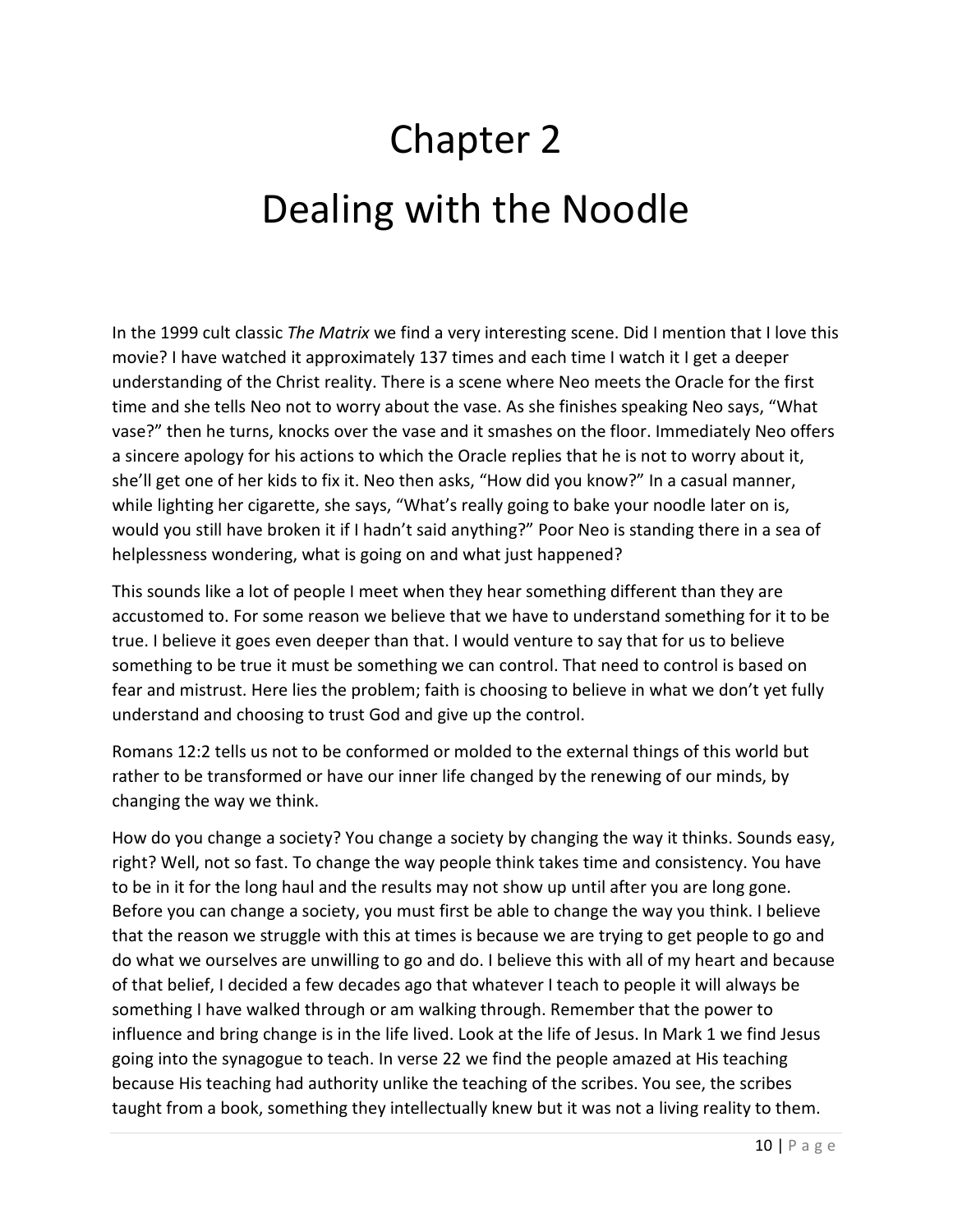Jesus taught from the life He lived so His teaching had the authority to change lives. The Bible also calls this the anointing. Now the anointing is not some pixie dust that falls out of heaven; it is the character and nature of Christ living through the individual. The anointing is not what you do so much as it is who you are.

Before we go any further I feel that this would be the right time to do some baking. Noodles and cheese anyone? I don't mean to taunt but I find that in keeping things on the lighter side we can better travel into the unknown. So in saying that, let us take a look at Genesis 2. Here we find the parable of two trees. Did I say parable? Oops! I forgot to warn you as to how I view the Old Testament. Yes, I believe that it is literal history but at the same time there is a greater truth and the heart of God living under the surface. In the book of Mike it would be said this way: the Old Testament is an external picture of a greater internal reality! So when I read the Old Testament I see the Christ woven all the way through and because I am part of the body of that Christ, I therefore see myself woven all the way through. Back to the trees. In the parable of the two trees we find one tree called the "Tree of Life" and the other is called the "Tree of the Knowledge of Good and Evil". God told us that we can eat of any tree, just stay away from that Tree of Knowledge, in fact if we eat of its fruit we will surely die. Please note that the word die in this verse speaks of a spiritual death or separation from God. So when we partake of the tree of the knowledge of good and evil, we find ourselves separated from God. By the way another word for good and evil is right and wrong, so when we live from the choices of right and wrong we find ourselves separated from God. The Tree of Life on the other hand is the Tree of Christ. So when measuring a situation, how do we decide the path to take? We must take the path that leads to life and not to being right. Choosing right and wrong or good and evil takes us on an external path which leads to pride, judgement and condemnation. Remember that I can speak what is right and bring death to a situation. How about speaking life?! Deuteronomy 30:19 tells us that a choice has been set before us today. That choice is life or death, the blessing or the curse and then God gives us the answer in case we weren't sure which to pick. He said to choose life so you and your children will live. When we choose life we choose the blessing and when we choose right or wrong we choose the curse.

So there we have a fundamental shift in our thinking and yes I know that it can be challenging. I am amazed at the testimonies of individuals when they start to apply this idea to their life. I often hear of the freedom it brings and a greater clarity and understanding of life that evolves.

Now back to the thought life. Thought is the most powerful weapon we have if used properly. Thought is the power of creation and creating. Thought can take us places that otherwise would seem impossible. In quantum physics it is understood that thought is the essence of all things, it is the energy that creates and gives everything its potential. Now if you are up to it I would like to take you back to Genesis 1. Before we go any farther I must warn you that I am about to turn up the heat in the oven. So if you feel you need a time out, now would be a good time.

Feeling better? Good. In Genesis 1 we find God creating the heavens and the earth. Please, take note of verse 2 "and the earth was formless and void". God created the heavens and the earth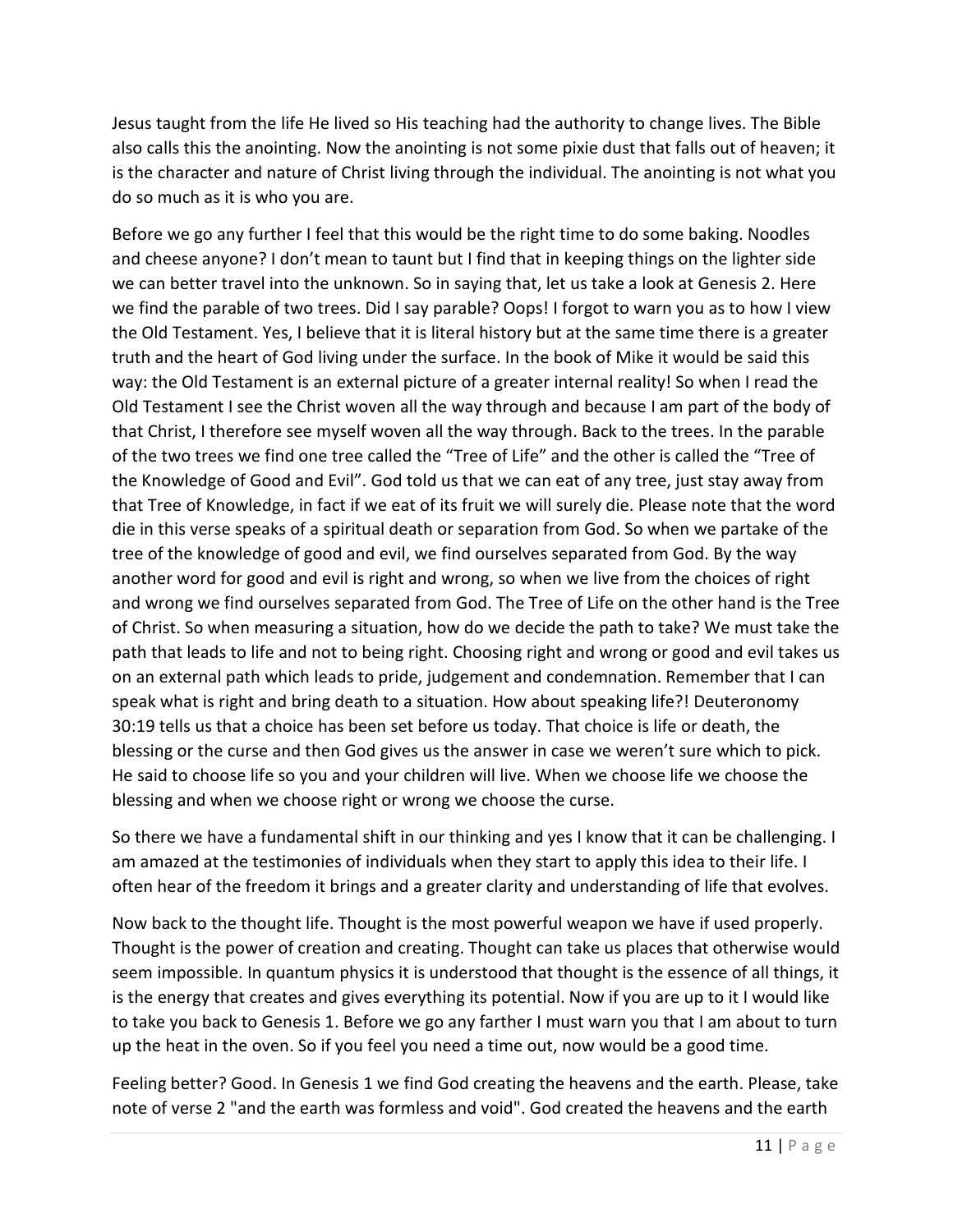but the earth wasn't there. He created the earth but there was no earth. Hello McFly! Did God lie? Was God just having a bad hair day and things weren't working according to plan? Well, here are my thoughts, God knew exactly what He was doing. He created the heavens and the earth in His thoughts; they were there just not in material form. You see the moment God thinks something, it is and when He speaks, it manifests into the natural or seen realm. Quantum physics would tend to support this idea, it would correlate thought and spirit into the same essence. Remember that we are the image reflection of God in the earth and if God creates out of thought then how do you think His offspring creates? There you go. Our thoughts create the life around us. If we have positive thoughts we create positive things and if we have negative thoughts we create negative things. Why was the apostle Paul so adamant when he penned in Philippians 4:8 telling us the things we should be thinking on, things that are true, noble, reputable, authentic, gracious, the best and the beautiful. It is because what you focus on you bring into your life.

You are the creator of your life. By that I mean that what you focus on in your thinking today creates a belief system for your tomorrow. That belief system causes you to speak (remember that words are nothing more than thoughts expressed) and what you speak causes the things you created by thought to manifest. Matthew 6:31 (KJV) says: Therefore take no thought, saying, "What shall we eat?" Saying is a result of a thought we take hold of. Newer translations tell us not to worry, saying, what shall we eat? So worry is taking hold of a thought and making that thought a part of our belief system and as we speak what we are worrying about we empower it to manifest in our lives.

At this point some of you could be feeling a little overwhelmed, perhaps thinking that I may be picking on you a bit. This is not my intention but I must point out that it is time for people to grow up and take responsibility for their lives. A few years back, my wife, Robin, and I were at her parent's place. They had invited us over because some relatives from my father in-law's side were visiting. Now, my father in-law, Ken, did not come from a large family, he came from a clan, the DeWalt clan. With my father in-law being the youngest of 13 you can imagine just how many cousins my wife, Robin, has. At last count I believe it was something like 4,637 cousins. Possibly that is a slight exaggeration on my part but you get the picture. Anyways, we are over there and I am conversing with one of the cousins. He finds out that I am a minister so he starts with the fifty questions. He was trying to figure out Christianity but it was clear previous religious experiences were blocking his path. I finally said to him, "Do you want to know what Jesus' message was all about? It is this: Get over yourself!" Now, that was not the answer he was expecting but it left a profound look of wonder on his face and gave him something to think about.

Get over yourself. What a truth! I often say it this way, "If you want to find out what your problem is, just go look in the mirror." Now before you start jumping down my throat, just wait a minute. Your problem is found in the mirror but so is your answer! It all depends on who you see when you look in the mirror. Remember that you are God's image reflection and what you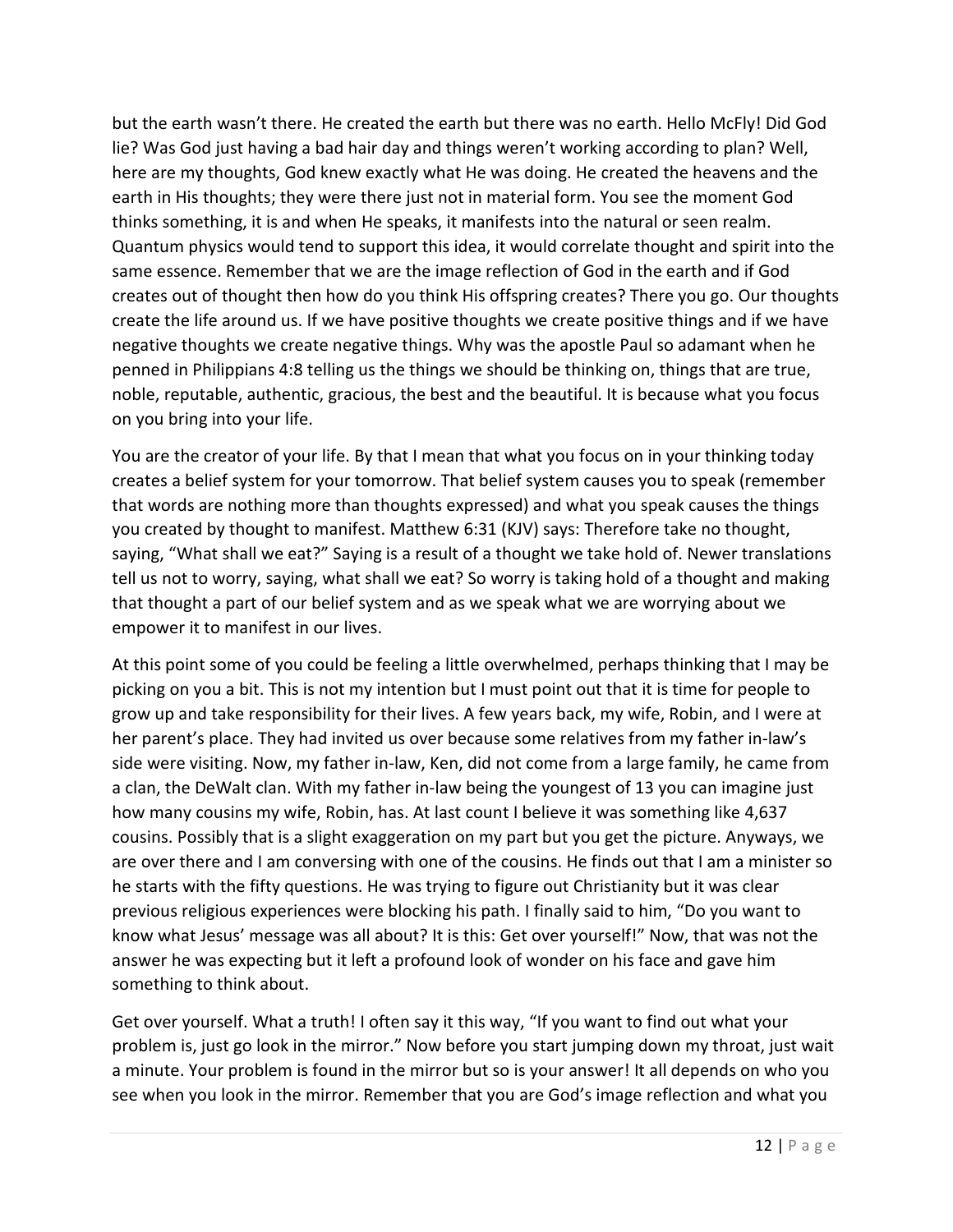see when you look in a mirror will determine what you think about yourself and how you view your life.

I remember back in 2011 I was ministering at a youth conference in Portage la Prairie, Manitoba, and I was teaching on identity. During one of the services I had a full body mirror brought up to the platform and instructed all of the young people to line up and come talk to the mirror. The girls were to say to the mirror "I am beautiful" and the guys were to say something like "I am handsome." As this went on I just stood to the side and watched everyone as they walked up to the mirror. I found some amazing things that took place. It seemed that the more make-up a girl was wearing the tougher time she had to say "I am beautiful." In fact some of the girls who were all dolled up would look at the mirror, turn, drop their head and walk away, unable to say a thing. This is a problem! This is a lack of identity! Those girls were seeing who they are not instead of who they are. How can you properly love someone else until you can first love yourself?

You see the problem here is in how we think about ourselves. I believe part of the problem lies in the pulpit. For too long we have taught "sin consciousness" instead of "righteousness consciousness" We have taught who we are not instead of who we are. We need to know who God has already made us to be. The more we know who God has made us to be, the less we will *try* to be good enough for God. Remember the wise words of Yoda, "Do or do not, there is no try." The book of Mike would say, "Be or be not, there is no try." I believe we need more Yodas in the pulpit, building people up and helping us to get past acceptance by performance. We need our minds renewed by the washing of water by the Word of God, we need our thinking transformed to think like God thinks. Yes, to think like God thinks. God wants you to learn to think like He thinks. Look in Isaiah 1:18. Here we see God speaking to the people, asking them to come over and reason with Him, to have a discussion, a dialogue, even an argument. Yes an argument with God. It's healthy and you will always learn something. I like a good argument; "iron sharpens iron" the Scriptures tell us, so why then are we afraid to challenge something? Perhaps it is because we don't know who we are. The more you know who you are, the more you will think like God thinks and the more you think like God thinks then the more you will act like God acts. Then and only then will the words of Jesus start to become a living reality to you and you will find yourself saying, "If you have seen me, you have seen the Father. If you have heard my words then you have heard the words of the Father because the Father and I are one." Now stick that noodle in the oven and bake it. Oh, and don't forget the cheese!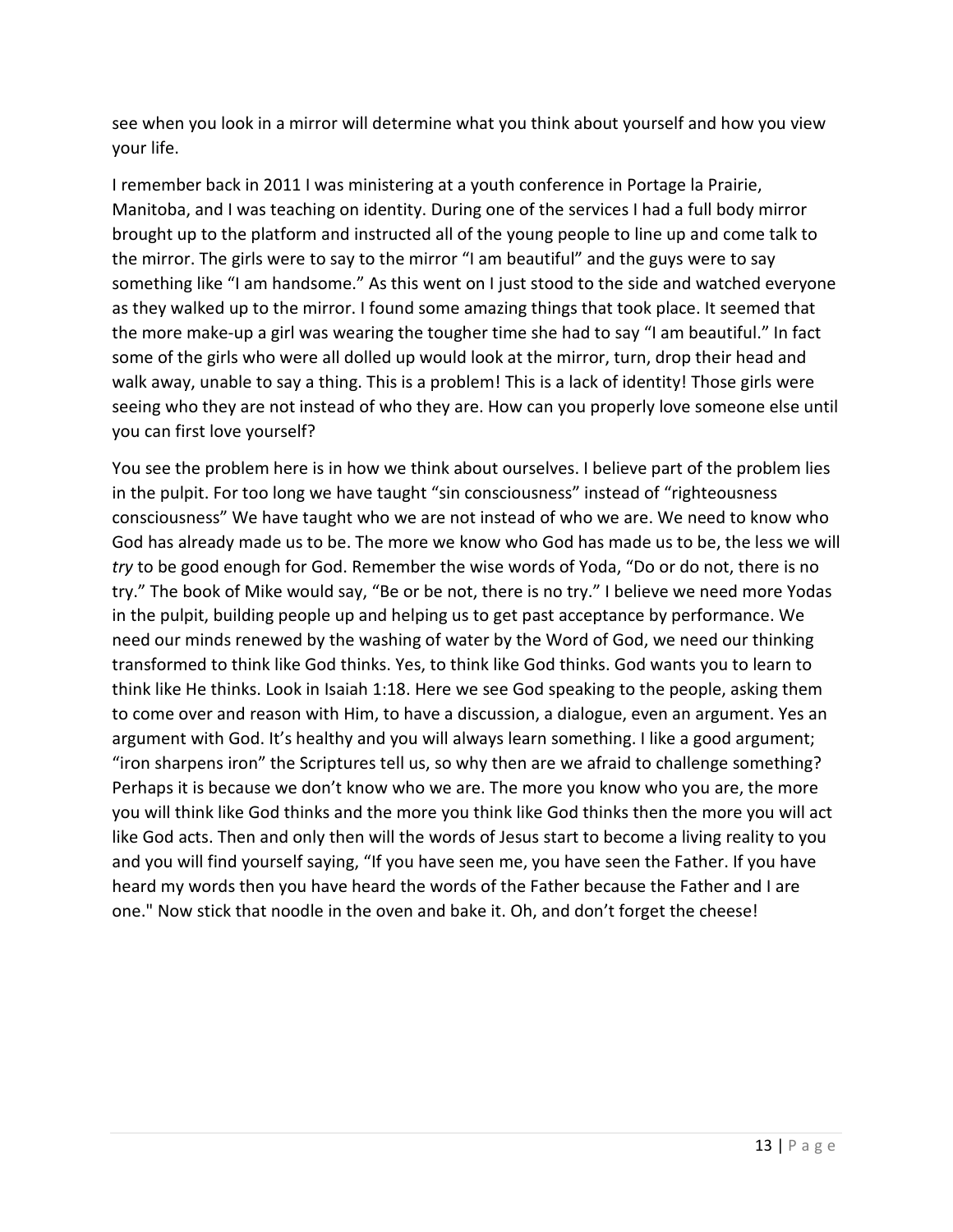### Chapter 3 There is No Spoon

Here we go again, back to *The Matrix*. Just prior to the scene with the Oracle we find Neo in the waiting room with the other potentials. As Neo looks around the room he sees different children with various psychic powers. One child in particular catches his attention: a little boy maybe eight or nine years old with a bald head wearing what seems, to me at least, to be the robe of a Buddhist monk. This child is sitting on the floor with six spoons, five spoons are twisted and he is picking up the sixth one to do the same feat. The spoon twists itself around, then straightens itself up abruptly as the boy changes his focus from the spoon to Neo. He passes the spoon to Neo and as Neo is looking at the spoon pondering what just happened, the boy says to Neo "Do not try to bend the spoon, that's impossible. Instead only try to realize the truth." Neo interjects, "What truth?" To this, the little boy replies, "There is no spoon." Neo, holding and looking at the spoon asks, "There is no spoon?" The little boy calmly and methodically explains, "Then you will see that it is not the spoon that bends, it is only yourself." Neo, with the new information given him, looks at the spoon and the spoon bends according to his belief.

Jesus understood that there is no spoon but He was dealing with a bunch of unbelieving disciples. They did not have the capacity to understand that circumstances are an illusion of the mind so, He met them where they were at and taught them to speak to the circumstances. In Mark 11 we find Jesus saying that if you will speak to the mountain and if you believe in what you are saying then you will have the results you desire. You see, our words are either building a mountain or tearing one down. A mountain is nothing more than a mole hill that you kept speaking over and made into something bigger than it is. I grew up in Richmond, British Columbia, and in Richmond we had moles everywhere. Often, when I would go into our back yard in the morning, I would find a mole hill. A mole hill is nothing more than the soil a mole pushes to the surface as a result of his underground burrowing. Now, as a good Richmondite I knew exactly what to do with that mole hill. Step on it. That's right, step on it. It will flatten down and life will go on. If that mole hill had magically turned into a mountain then I would greatly struggle in trying to step on it and flatten it. Be careful not to take a mole hill and turn it into a big mountain. Remember that if you have the power to turn a mole hill into a mountain then you certainly have the power to reverse that and have the mountain revert back to a mole hill again. Life is full of circumstances that you have little control over but whether that circumstance is something you simply step on or something that blocks your pathway is entirely up to you and your words.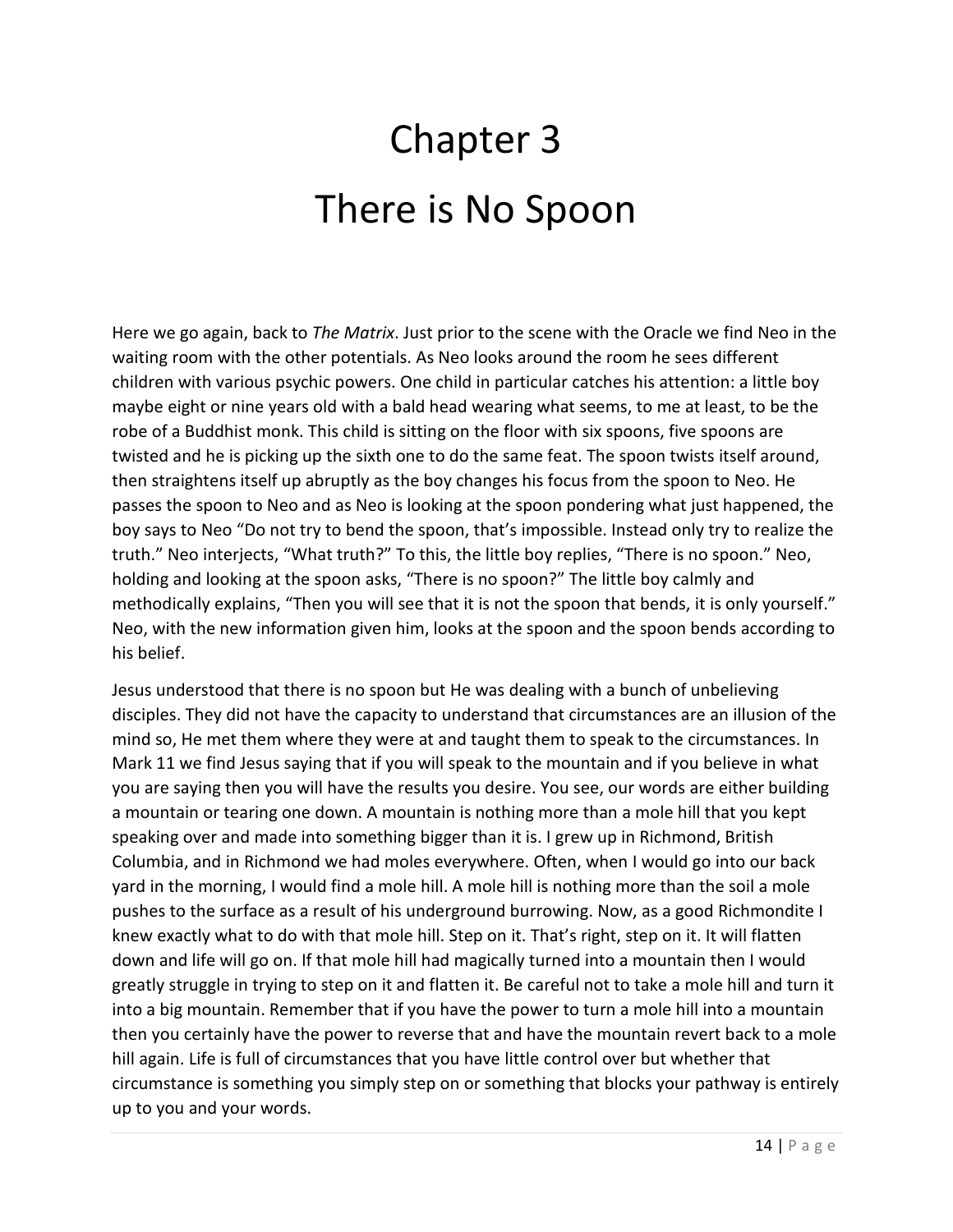Words are the building blocks that create the pathways we walk upon. When I was a child one of the toys I loved to play with was my Lego blocks. I would use my imagination and build many different things. One day while studying I found something quite interesting, the word *speak* or *spoke* in the Greek language is *lego*. Just like the building blocks I used to play with, I am still playing with Lego blocks and building things but this time the Lego blocks I am using are my words. I still use my imagination to build my dreams then I use my words to express my dreams and empower them to manifest into my reality. What are your words building? Look at your life, what do you see? When a circumstance arises does it overwhelm you? Do you talk about that problem and make it something bigger than it is? Perhaps you believe that when things happen to you they will always be bad and there is nothing you can do about it. Well I'm here to tell you that you are believing a lie. God created you to succeed. In fact, God created for you the opportunity to succeed in everything you put your hand to. You must choose to believe that and change your language from that of a slave to that of a free person.

The language of a slave is all too evident. First of all the slave lives according to his circumstances and struggles to let go of yesterday. His language is one of, "I can't, it's too hard and if only this hadn't happened to me." A slave struggles in taking responsibility for his life, his problems are always because of what someone else did. When a slave faces the unseen or something new that he doesn't understand, he runs back to the familiar or as the apostle Peter put it, "A dog returns to his vomit." Ouch! Sorry about that, sometimes it just slips out.

The greatest difference between a slave and a free person comes down to choice or the power to choose. You see, a slave does not have the power to choose therefore his choices are made for him by others, he is controlled by the decisions of others. I encounter people like that all the time and I know that I have control over them because all I have to do is say something they don't like and I can make Jack jump out of the box. Their psyche has these bright, red buttons all over them. These are emotional buttons that control the beast within. All I have to do is press one of those bright, red buttons and that green monster called the Hulk manifests, who wants to destroy everything in its path. Now we all know that I am not talking about you. Of course not. I am talking about the other guy or perhaps I am talking about myself. Anyways, I think you get the picture.

Remember that in John 8, Jesus tells us that whom the son sets free is truly free. You are free, the problem lies in the fact that you don't really believe it. Or better put, it is not a reality to you. Knowing what the book says is not good enough (that would qualify you as a scribe). Having the reality of what this means to you is power and not just power for yourself but the ability to empower others or set others free.

Moses had to deal with this with his congregation. Moses had a church of well over a million people. The Bible tells us that out of this bunch of slaves were two free men, Joshua and Caleb. The rest of the people complained about everything, nothing was good enough. In fact they were so negative that they convinced themselves that they had it better in Egypt, under the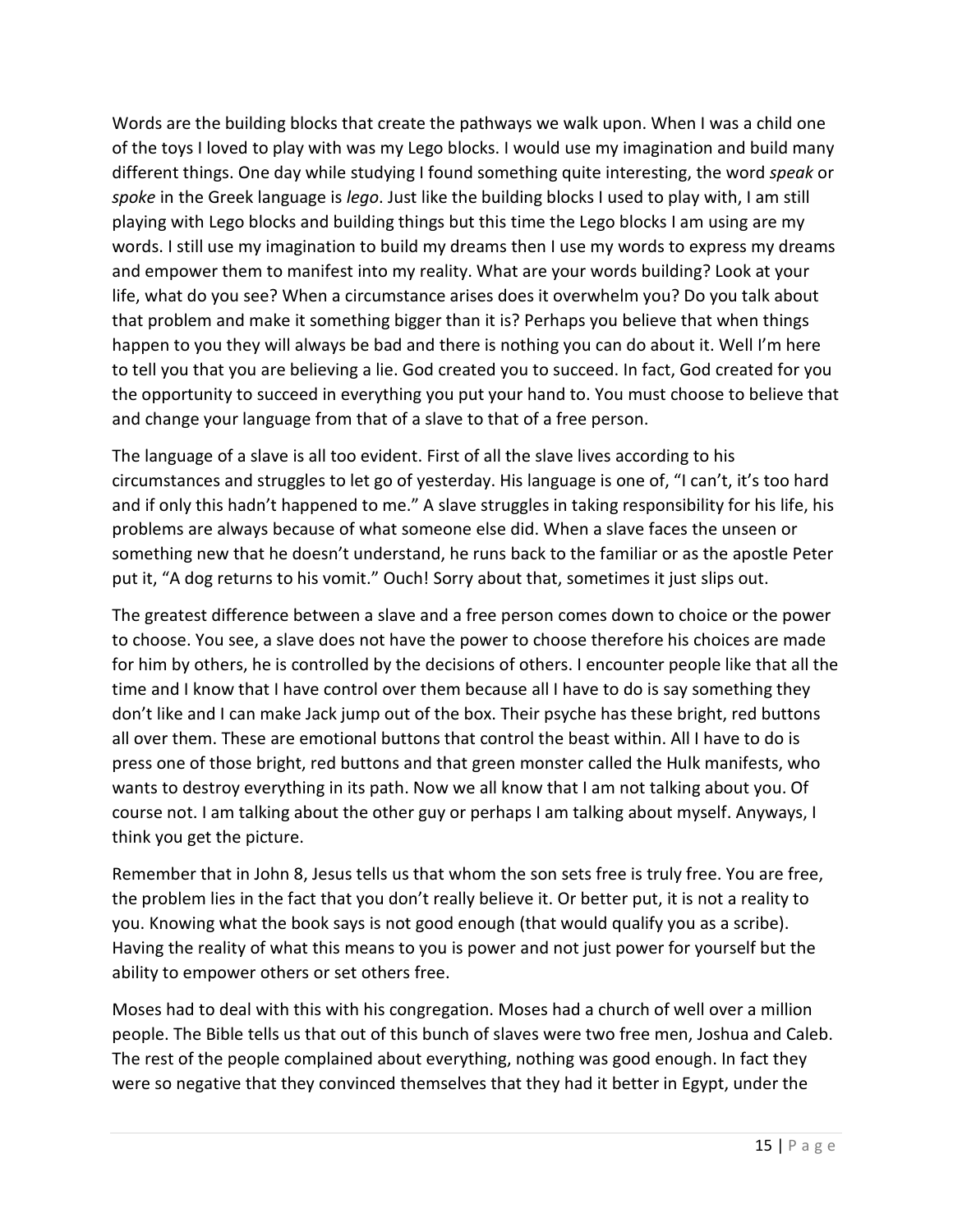whips of their former task masters. King Solomon said it well, "There is nothing new under the sun." The problems of yesterday are the same problems we have today.

Remember this, those whiny, complaining slaves all died in the wilderness and could not enter the Promised Land. Hebrews 3 tells us that they could not enter because of their unbelief or, their inability to expand their thinking. Their mouths had finally caught up with them. Their words had built a chasm so big that their minds could no longer believe in the possibility of success. James chapter 3 tells us that our tongue is like the rudder on a ship. The rudder is very small in comparison to the ship but that small rudder dictates where the ship will go. So it is with our tongue, it is a small part of the body but it has the power to steer the life of an individual in whatever direction it desires.

Back to the Matrix. Neo is now standing on top of an elevator with Trinity under one arm and a gun in his other hand. He is about to shoot the remaining fixture that is suspending the elevator approximately twenty stories in the air. Just before he shoots we hear him say to himself, "There is no spoon." Why is this so important? Well it is not only important, it is vital. What are *you* hearing you say? The most important person you must hear is yourself. I think at this time I should tell you something most of you don't believe. Here it goes. You believe what you say more than you believe any other person on the planet. Well, I don't believe that! I know you don't. That is why I said what I said and I know it is true because people do in accordance to what they believe. I watch people in my own congregation who say they believe what I say but they do what they say, they do what they believe. You will believe what you hear yourself saying. If you don't believe me, I challenge you to put a voice recorder around your neck for a 12 hour period then go back and listen to what you said during the day when you are not focused on what you are saying. I think you will be very surprised by what comes out of your mouth and how it lines up with your life. I know by now that I am probably off the Christmas card list but if somebody doesn't tell you then how are you to learn?

So there is no spoon. There is no circumstance. There is only the opportunity to grow into the experiential fullness of the Christ and if you will allow yourself to see the truth, then you will find that it is not the spoon or circumstance that is bending but only yourself and your perspective bending.

Let us end this chapter with a scene from *The Matrix* and marinate in the words of the Oracle. "Don't worry about it. As soon as you step outside that door you'll start feeling better. You'll remember that you don't believe in this fate crap. You're in control of your own life. Remember? Here, take a cookie. I promise you by the time you're done eating it you'll feel right as rain".

Mmmm, good cookie!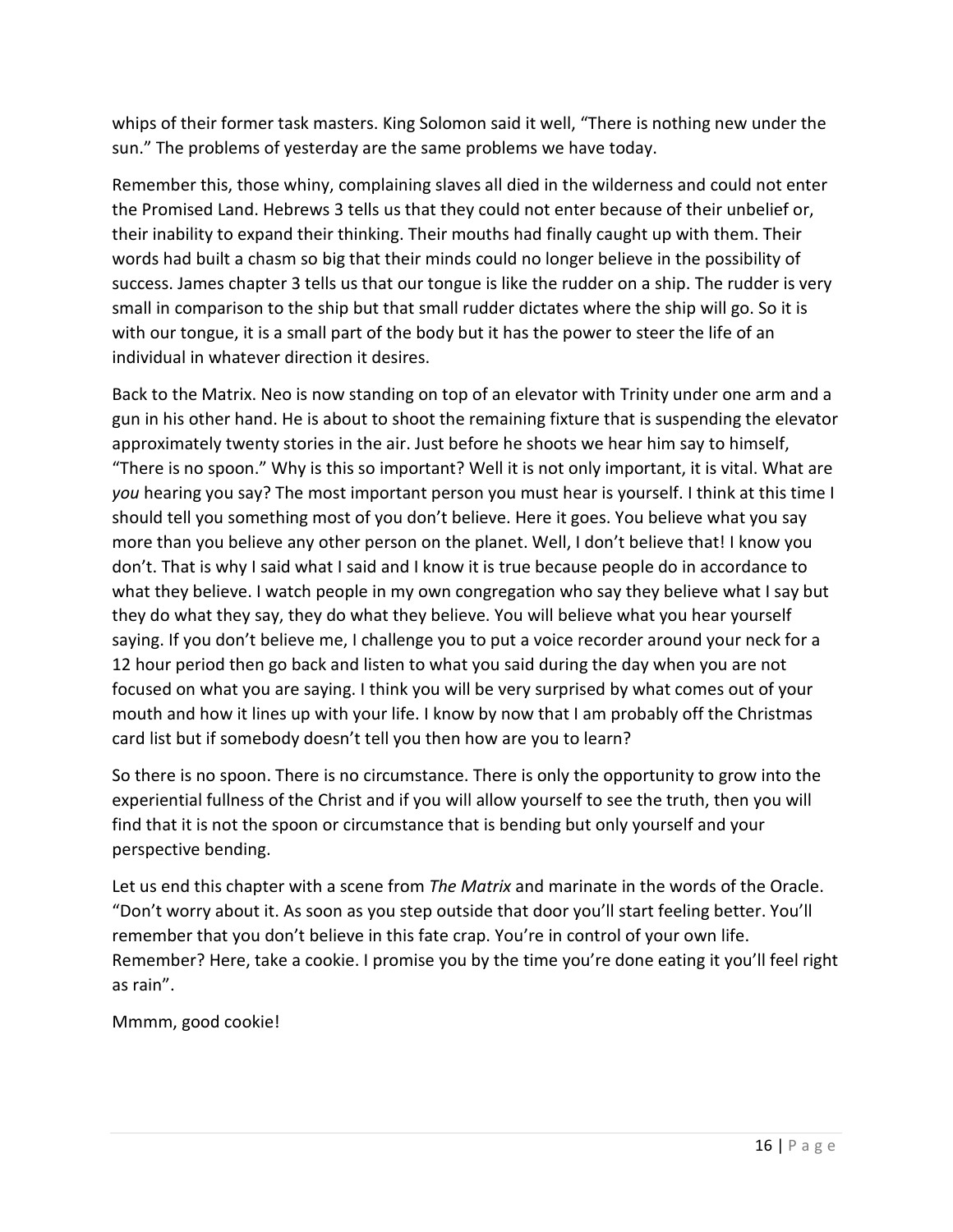# Chapter 4 The Little Green Fellow

When one is raised on Star Trek, it is only a natural progression to come to the place of Star Wars. If Star Trek is the trunk of the tree then Star Wars are its branches. Yes, I stood in line in the late seventies to see what Star Wars had to offer and I was not disappointed. One character in the original trilogy that stood out to me was Yoda. This little, green fellow had a way about him. He was not only full of wisdom but he had an uncanny way of presenting truth that would slap you in the face and yet at the same time bring a gentle enlightenment, unfolding in a timely manner in the deepest recesses of your mind.

"Do or do not, there is no try!" These words of Yoda still linger on today and often I am reminded of them when I find myself trying to do or be something. You may ask, "What is so wrong with trying?" I am glad you asked that question and I will do my utmost to answer it in a way that will enlarge your capacity to understand. Trying comes from a standpoint of not sure, not convinced and most likely not committed to (especially if things get a little hard). Whereas do has about it a sense of confidence, assurance and the commitment to see it through no matter how hard it is. People that try something generally find it easy to quit something. People that choose to do something generally have the fortitude to see it through. I know this may seem to be a small thing but in reality it is a very big thing.

Can you imagine meeting someone you want to spend the rest of your life with and saying to them, "Would you like to give marriage a try? Well if it doesn't work then we can just get a divorce." You see, trying generally has a back door just in case things don't work out. What if you were in a car accident and were taken to the hospital emergency room. Do you want a doctor who is going to save your life or a doctor who will give it a try? I don't know about you but I want the person that is committed to the end when it comes to saving my life. Giving it a try is not good enough for me. How about you?

Where did this mindset of try come from? I believe it has unfolded upon us over the centuries through a lack of faith. You see, faith does not try, faith does. Faith is the commitment to see it through. Faith does not trust in one's own ability, faith trusts in God's ability to work through us. I believe that people try because they are not sure if they are able. They are looking at their own ability instead of God's. This is a dangerous place to be. The Bible calls this place unbelief. Unbelief is the world where you have to do it on your own. No one is going to help you, especially not God. I don't know if you have read the book or not but things generally didn't go well for those who lived in unbelief.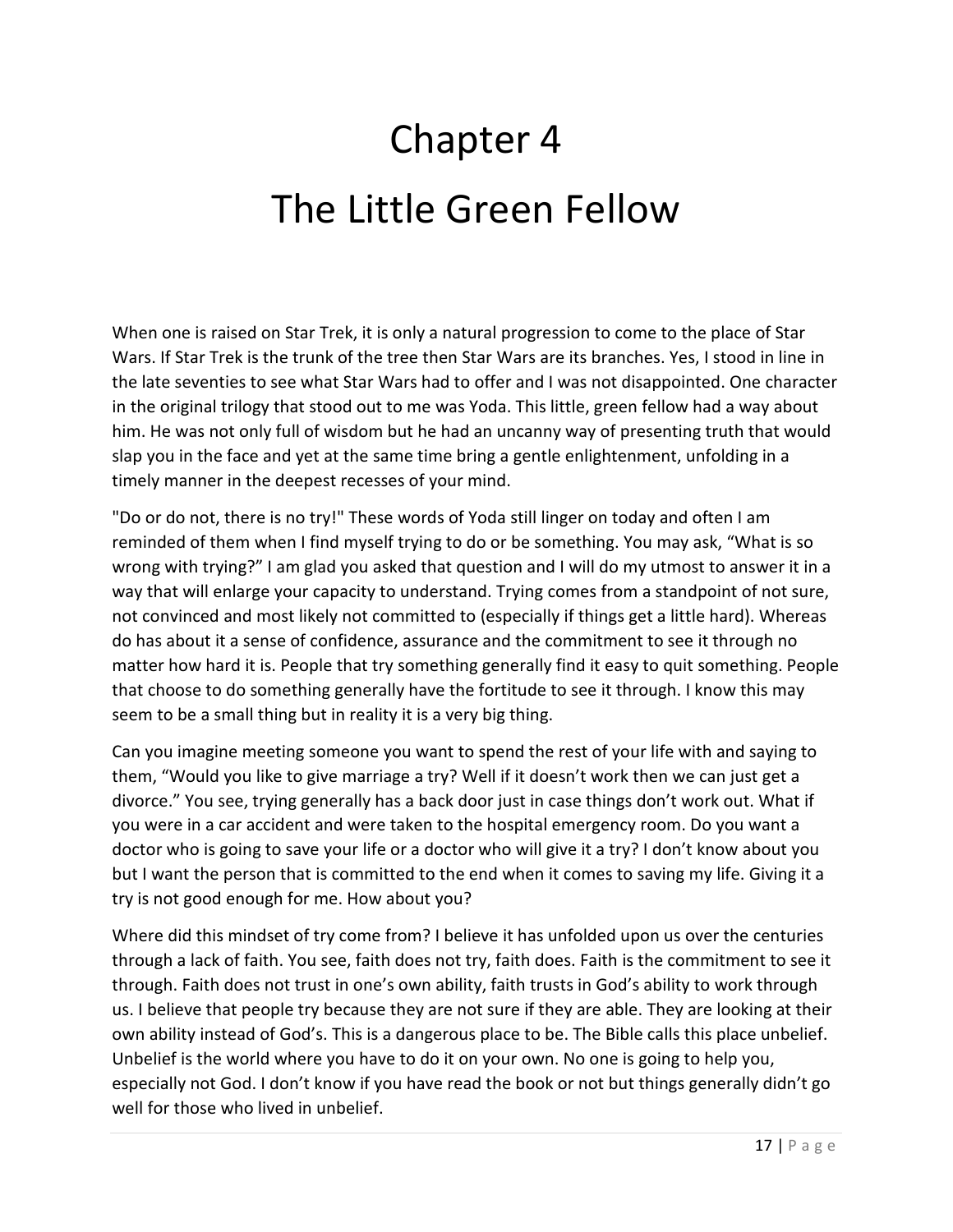James 1 tells us to be doers of the word and not just hearers (or tryers) who deceive themselves. If we are an effectual doer of the Word then we will find ourselves blessed. Nowhere does it say to try something. In fact throughout Scripture there is no promise for the one who tries, only for the one who does. James 2 tells us that faith that has no doing is a dead faith. I would say it this way, faith that is tried is no faith at all. We don't try faith we do faith. Faith is a choice to believe in what God says about us. God says I can do all things in Christ who gives me strength. My faith chooses to believe that whether I feel it or not. Perhaps people who try are looking for an emotional validation of some sorts. If I can feel it then I will keep going on but if I lose that *lovin' feelin now / it's gone, gone, gone/ and I can't go on Woah-oh-oh-oh-oh*. Well *Brothers*, that was quite a *Righteous* thought.

When we omit being, thinking or saying then there is no do, only try. Wow, I think my skin may have turned a little green... focus Mike! Okay. Okay, sorry about that, I was having a moment. But think about what I said, when we omit being, thinking or saying we omit some of the legs that hold the table up. It only takes one leg to be missing and the table will wobble and, if under pressure, could fall. Why do we think that we can live above the table principle? God created the four leg principle or the four corner principle and to omit any of those legs or corners will eventually lead to failure. Remember that when we omit one of the table legs, we instinctively fill that void with something else and that something else is usually emotions. The problem is that emotions were never created to hold up a table.

Doing is also the Biblical process of understanding. People want to understand before they do but God shows us that understanding is the fruit of doing. Doing solidifies our beliefs into our hearts. Doing is the road to understanding. Make sure that before you do, you have the road map called wisdom. Wisdom is the blueprint or the road map. Proverbs 24 tells us that a house is built by wisdom and established or made secure by understanding. First of all, let me say this. Christ Jesus has been made to us wisdom. He is the blueprint or map to start building with. We build by faith or trust and commitment to the blueprint and as we walk this out we find ourselves in a place of understanding. With understanding comes security or establishment. Perhaps the reason why people are so insecure today is because they are unwilling to walk something out that they don't understand or dare I say, have control of. Just a thought! It could be said this way, understanding comes with experience and experience is nothing more than walking out the process of wisdom.

Perhaps this will help. Wisdom is being. I am wisdom. If Christ Jesus has been made to us wisdom and I am part of His body then it only stands to reason that I am wisdom because I am in Him. Now that I know I am wisdom, this will affect how I think. My thoughts will become wiser because I have the mind of Christ. These thoughts in turn will express themselves in my words which will build the road that I walk upon and before I know it my life has changed. It has evolved into something that better reflects the blueprint.

By wisdom a house is built. Are we not the house of God? Are we not the temple or dwelling place of God? Indeed we are and the house that wisdom is building is us. If we will follow the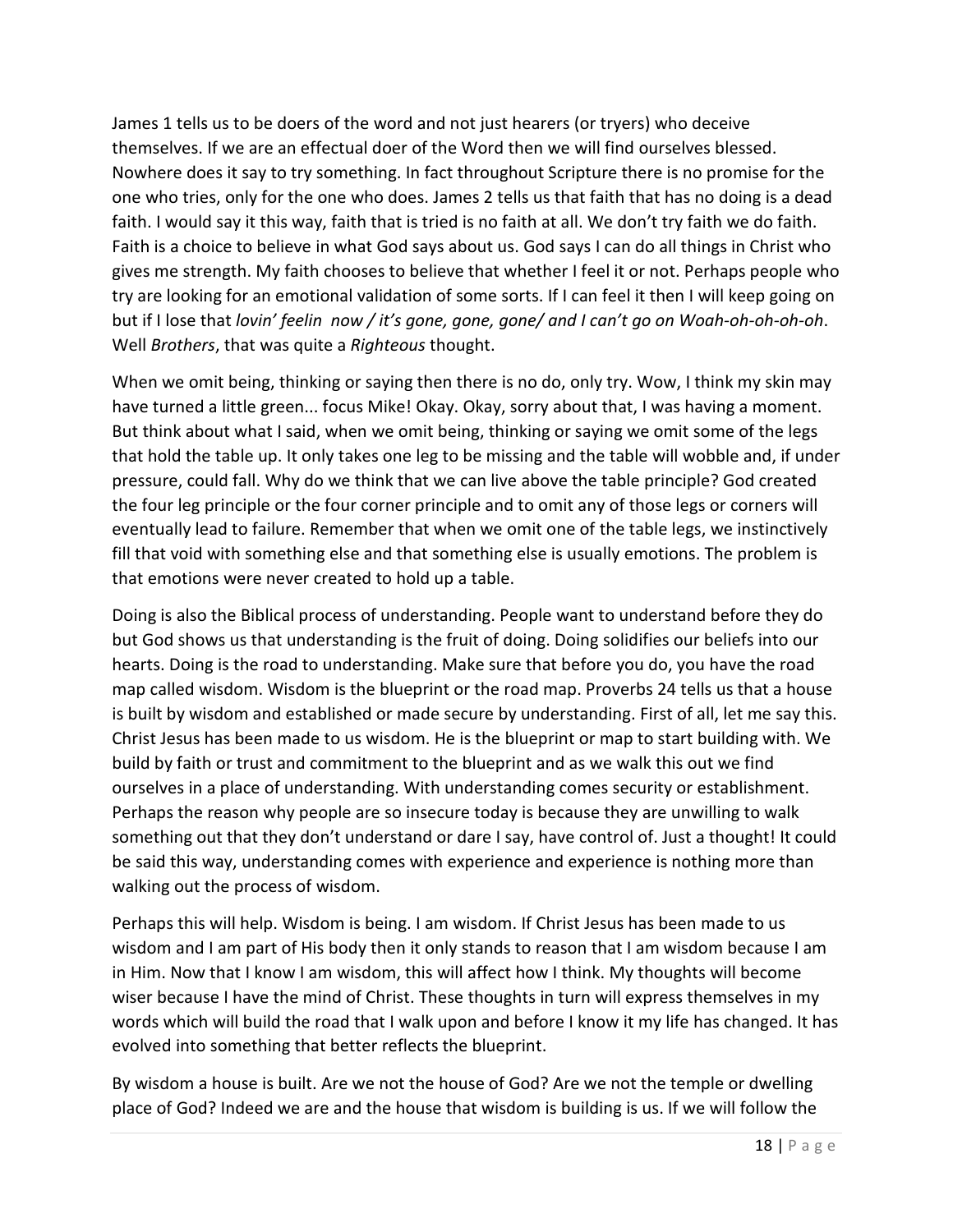blueprint then over time we will gain experience or as Scripture calls it, understanding. This understanding takes us to the heavenly place called knowledge. Remember that what Scripture calls knowledge has little to do with information. Knowledge is the intimate relationship between two beings that creates something new. The Bible tells us that Adam knew his wife Eve and they conceived a son, they had created something new and wonderful, they had touched eternal life. Interestingly, in John 17, Jesus tells us that eternal life is to know God or have intimate knowledge of God. Jesus called this, "oneness" that you and I would be one with God just like He was. This is where the expression "seeing God face to face" comes into play. We experience intimacy with God through intimacy with each other. The highest form of human intimacy is expressed through the union of a man and woman through marriage. In fact the physical coming together of a couple sexually is where we see God face to face. The ancient Hebrew belief is that male is one half of God's face and female is the other half and when they unite together (spirit, soul and body) we then see the fullness of God in the earth. Read Ephesians 5, it speaks of this very truth.

Can you now see that doing is not just doing but a process of building something great? Remember that when one builds, it is important not to take shortcuts because down the road these shortcuts will raise up their ugly heads and the building will never be what it was supposed to be without major renovations that will come at a great price. Back to Yoda, "…if you choose the quick and easy path...you will become an agent of evil." Evil is nothing more than lifting your way of doing things above God's way of doing things. This is how Lucifer fell, he believed that he was smarter than God. He believed that his way would work. He believed he could take a shortcut. The last time I checked, it didn't work out so well for him.

As you can see, this chapter has a moral and the moral is - Think Green. If we will think like the little, green fellow then I believe we will be alright. One final Yoda quote to leave you with, "When nine hundred years you reach, look as good you will not!"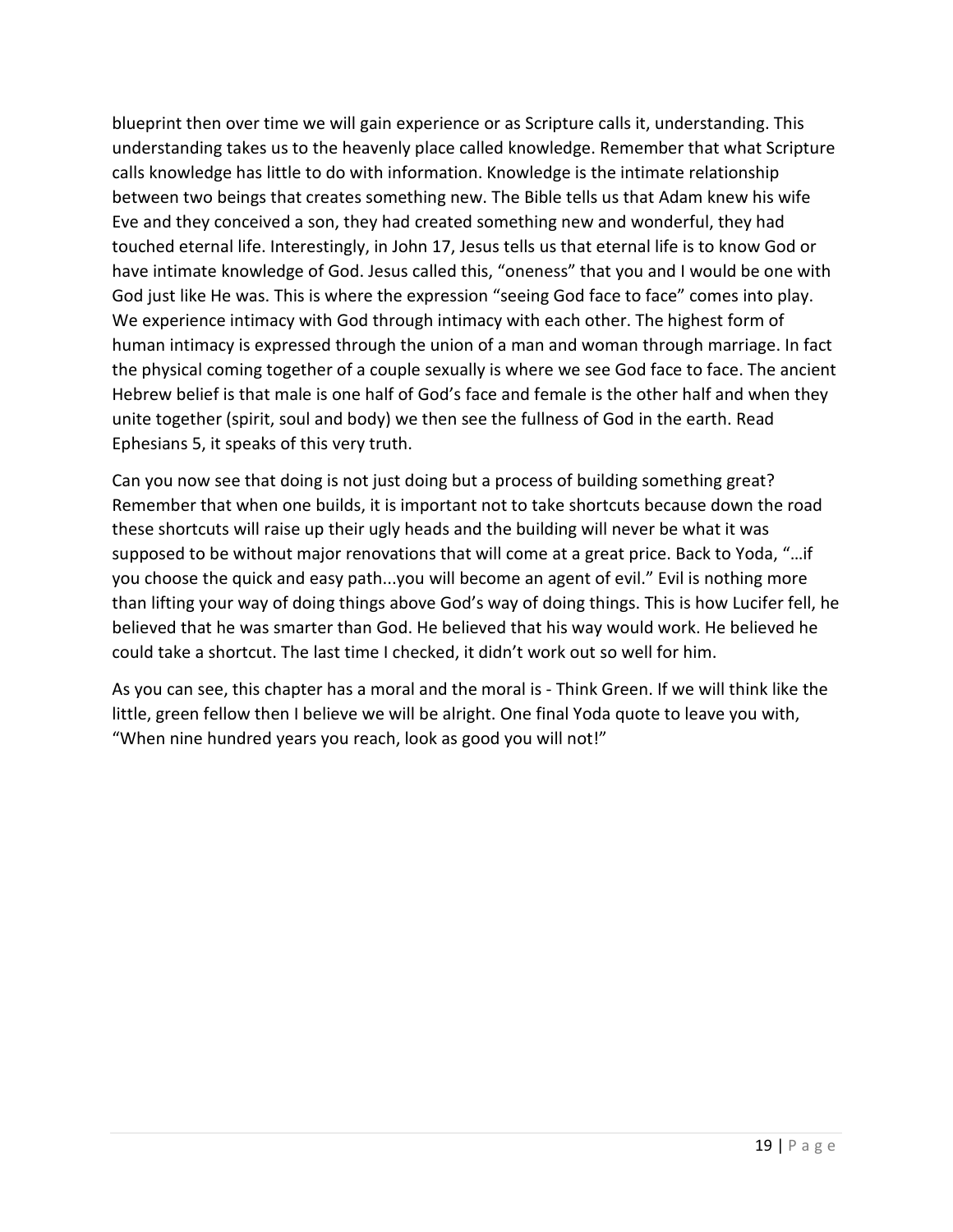### Chapter 5 The Glue That Holds

We are now at a place of putting all these things together: being, thinking, speaking and doing. Let us not forget that, "Shortcuts, there are not." To properly build, one must use all the tools provided and, perhaps, realize that these tools do complement each other. Together, these tools create the circle of life: a continuing process that has neither beginning nor end but, along the way, draws out from us the diamond of great value that shines and reflects the prism of God's personality in the earth.

Right now some of you are thinking that what I said sounds a little too "new age-y". Well, it is new age because we live in the new age of the Christ. Do not be afraid of language. Take words you hear and turn them into the fuel that propels you forward into the Christ reality.

I think it is time to lay it all out. Before I bare my soul, I would like to say that what empowers me to stay the course, the glue that holds my life together when I journey in faraway galaxies, are the relationships that I have in my life. That's right, I said the relationships that I have in my life. I did not say it was people that tell me what to do. On the contrary, it is people that are willing to speak directly and honestly with me and at the same time accept me in all my apparent weirdness. Yes, if you haven't noticed yet, I am a little different in my thinking and believing than most people I encounter but I must say that I am the person that I am supposed to be, allowing God to do His work through me.

Back to relationships. I do not believe that relationships are our choosing entirely. We need to recognize the people that God puts into our life. Some relationships are short term and others are forever. Here's a good example: God put a man in my life back in 1990, a man that has been a mentor to me over the last quarter of a century. Now this man, LeRoy Ede, I consider to be my spiritual father. What you must recognise is that I did not choose him and he certainly did not choose me. God put us together and as far as I am concerned it is for life. Now I am not connected to LeRoy because I like him or because we like to hang out together. Far from the truth. We are very different people in the natural and have little in common. I do not want to go on holidays with him and I certainly don't want to hang out at his place but when God sets forth a purpose there is no other man on the planet I want to stand next to than LeRoy. When it comes to Kingdom activity, I find that we complement each other. When it comes to fighting through a battle, I want his faith by my side, I want his prayers holding me up. You see, we have to get past natural things. The grace of God in LeRoy's life is what I need in my life; it is part of the missing pieces I need if I am to be all that I am called to be for God's Kingdom.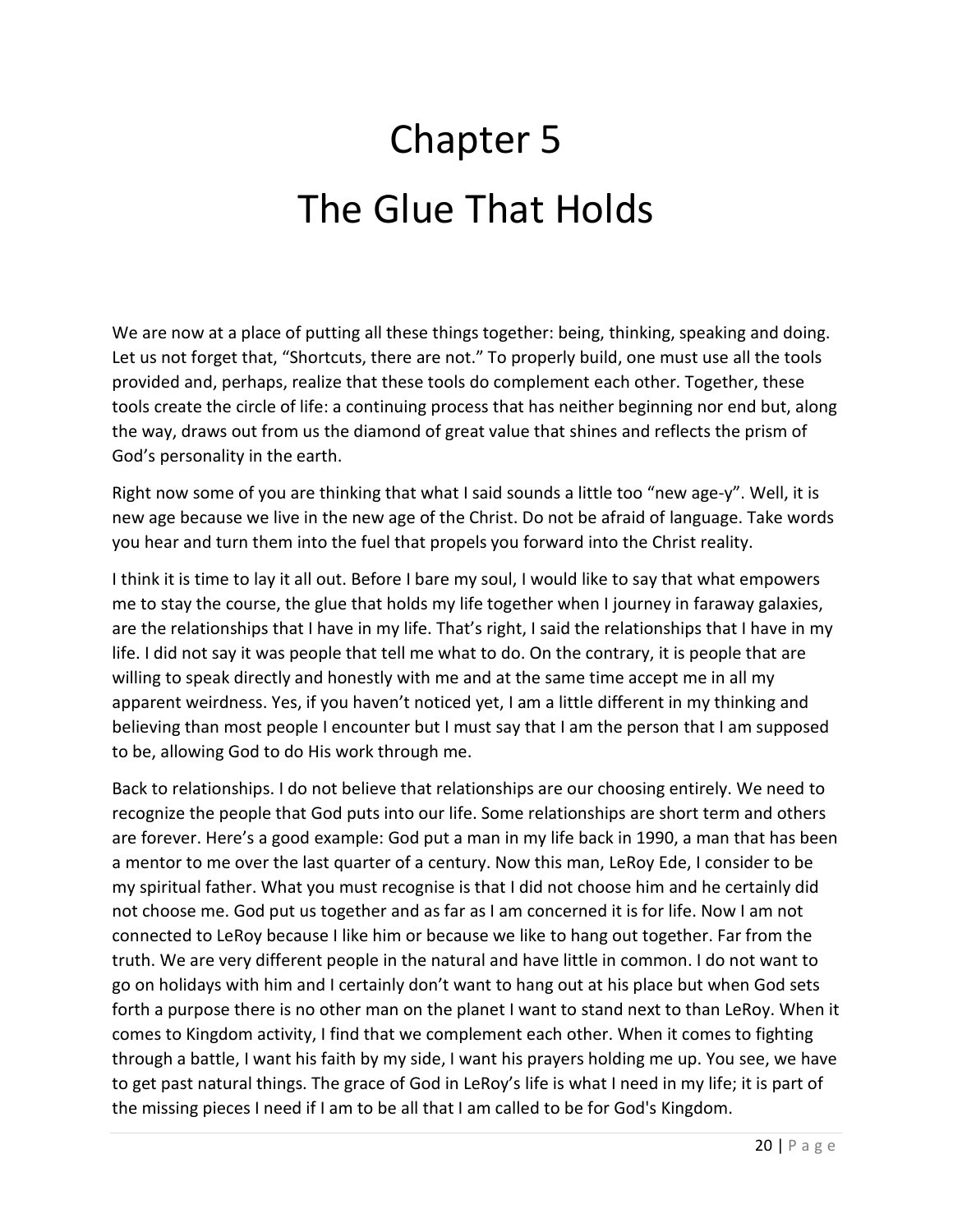Back in 1993, the Lord spoke to me. He told me that there were cracks in my foundation and if I wanted to be all that God had planned for me, I would need to have that foundation repaired. The Lord told me specifically to shut down the church I was pastoring, move to Williams Lake to serve LeRoy and help him to fulfill the vision God had given him. In fact, I was told that if I was to serve LeRoy and help him fulfill his vision then God would work on my behalf to fulfill my vision and destiny. So I moved to Williams Lake and served LeRoy directly for 12 years. One may ask, "What did you do in those 12 years to serve LeRoy?" The better question would be, "What did you not do in those 12 years that you served LeRoy?" Serving is doing whatever needs to be done. I did everything from shoveling snow off the sidewalk to working in Children's Ministry, fixing and driving the bus, preaching behind the pulpit, washing and painting walls and driving LeRoy 6 ½ hours to the airport in Vancouver then turning around and driving another 6 ½ hrs back home (in the same day). I have just scratched the surface but it all came down to whatever it takes! Whatever it takes! Did I like everything that I had to do? No, but I made myself like everything that I served into and there were many times that I had no understanding as to what was going on, so I just kept serving. I chose to trust the man whom God had put in my life. This is where people struggle, they would say, "How can you trust a man? A man will always have flaws!" Yes a man will always have flaws but, ultimately, my trust in a man is nothing more than the extension of my trust in God. You see, I had to learn to look past the flaws and trust in the grace of God, to trust in what I did not fully understand. To trust in the relationship.

Let us take a moment and be honest, if we dare. The greatest fear I had of trusting in a relationship is that I would lose control of things, that I would no longer have full control of my life. I have given away part of that control to another. You see, my life needed that. My life needed to get past the need to control things. This is the deeper thing that God was working out in my life because my ability to trust God cannot exceed my ability to trust others. I had to learn to trust others who are not perfect so that I would be able to trust God who is perfect. That is how you fix cracks in one's foundation.

Then on February 5, 2004, at 7:35am, while taking a shower, the Spirit of God spoke very clearly to me. We were to start a work in Kamloops, B.C. Now, at the beginning, I thought that we, as an elder group, were to plant that work but over time it was evident that it was my wife, Robin, and I, along with our five small children that were to go to Kamloops. It was relationships that sorted that out, praying men and women that know how to hear the voice of God. So on July 27<sup>th</sup>, 2005, we arrived in Kamloops.

I still serve LeRoy today. We live in different cities, about a 13 hour drive apart but all it takes is one phone call and I will travel anywhere in the world for him. That's my commitment to relationships. All relationships cost and it is not what you can get from the relationship but instead it is what you can give into the relationship. It kind of sounds like a marriage, doesn't it? Well, I guess the principle of serving still applies and through my serving and commitment to LeRoy I discover the heart of serving and committing to others.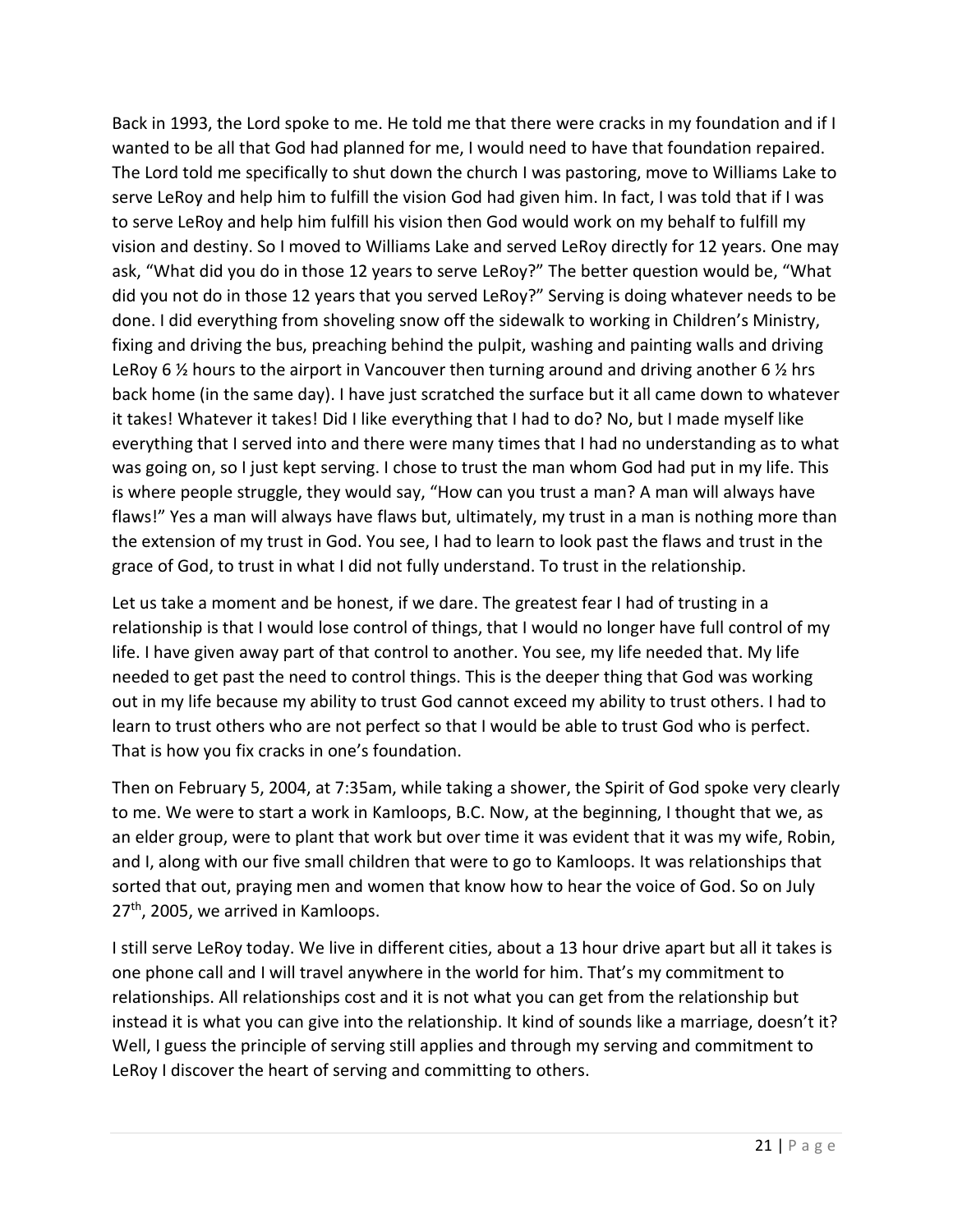Back to the baring of one's soul. Right now I am choosing to be vulnerable. I am choosing to be intimate. I like to define intimacy as into-me-see, or as some might call it, transparency. Anyways, here we go. It started back in 2002 while in a service in Williams Lake, I received a word from a guest speaker named David Michael. The word was that God was going to spend the night with me and I would ask God a question that no one else would ask. How do you respond to something like that? I have no idea, so I did the next best thing. I simply put that word on the shelf and left it alone. The last thing I wanted to do was try to figure out what the question was that I was going to ask God. I was smart enough to know that I would be wrong anyways. So three years later in November of 2005, LeRoy, a fellow from my congregation, named Mike, and I travelled to Coventry, in the U.K., for an apostolic round table meeting. The last thing on my mind was the word I had three years earlier. We were in the U.K. for about a week and during this time I had a live vision that ran on and off over a three day period. God didn't visit me for one night, He visited me for three nights. During one of the round table meetings, I started to feel like I had been there before and as things continued the feeling only got stronger. Then, it hit me, I had been in this meeting before; it was a re-run. I had watched this meeting the previous night in my vision. As each individual shared different things I would tell the fellow who came with me who would speak next and what they would say and it happened just as I said it would. This went on for the entirety of the meeting. I had no idea what was going on, so I just decided to go with the flow.

I was shown many things during that three day vision but the part I want to tell you about is the part concerning Kamloops. Firstly, I saw myself in a booth at a psychic fair somewhere in Kamloops. There was a sign over the booth that read, "Where the Dream can become Reality" and as I sat in the booth people would come up to me and I would interpret their dreams. Then, I heard the Spirit of God tell me that He has called me to the psychic community. I clearly heard this, "I have not sent you to confront them, I have sent you to relate to them." That word was all fine and dandy but what exactly does it mean? I don't know so I put it on the shelf. Oh, by the way, the church I pastor in Kamloops is now called The Rainbow Centre and our slogan is "Where the Dream can become Reality". Thought I would just throw that in.

There was one part of the vision that repeated itself over and over again throughout that three day period. Perhaps it was the part that God wanted to have embedded deeply into my heart. I will tell it to you just as I saw it. I was standing in my living room, in Kamloops, and, as I looked, in front of me was a tear in the air. It was like a knife cut in a bed sheet that would peek open as the wind passed through it. Except there was no sheet, only air. As I continued to watch this event I suddenly realized the tear was an opening into the eternal or heavenly realm. I was starting to see that heaven is truly all around us. Just because we struggle to see it with our natural eyes doesn't mean that it is not always there. Then, without realizing it, I brought forth the question that no one else would ask. The question was simply, "How do I get in there?" Then, as clearly as if a person was standing next to me, I heard this, "You cannot get in there. You have to believe that you are already there and then you will find yourself there." This is the revelation that He gave me and I have walked this out on a continual basis over the past 12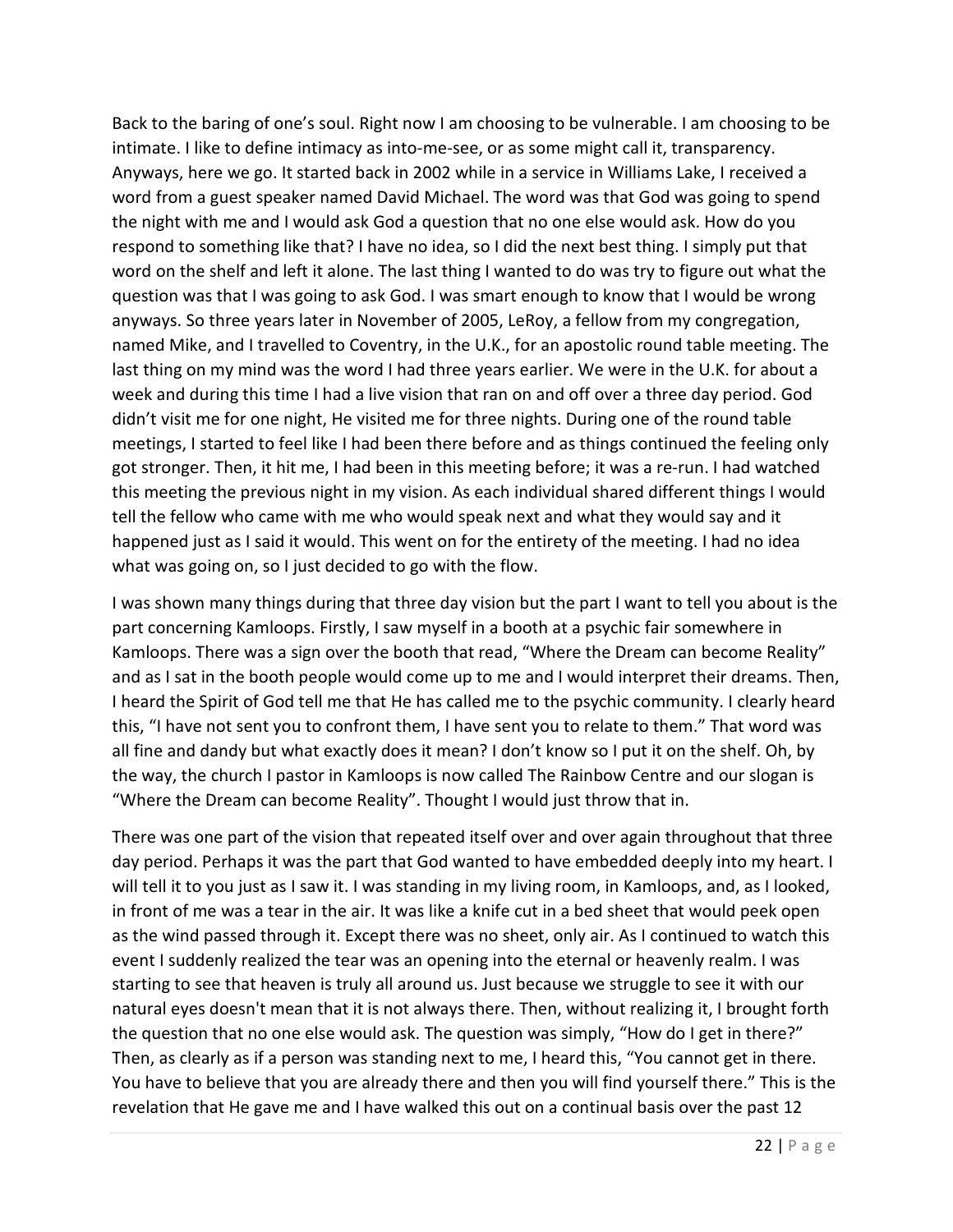years. The more I walk this out, the more He reveals to me. The calling of God that I am walking out in Kamloops and the things that I am teaching all stem from that three day vision.

Now, before you start saying, "Wow, I wish God would give me a three day vision." I must point out that the reason He had to speak to me in such a vivid vision is because I was not spiritually mature enough to simply obey the still, small voice. I did not realize the challenges that would face me in the coming years and how I barely hung on even with that vision. If it had been simply the Spirit of God speaking to my heart I would have failed; I would have quit. Sometimes it is hard to look at one's self and realize that God didn't choose me for my strength. No, He chose me for my weakness. He knew that in my weakness I would draw on Him for strength. I would hold on to Him even when I didn't understand. The reality is that God knows my stubbornness and no matter how much it hurts, I will not quit. You see, when we allow God to use us and, dare I say, use our flaws then He can take our flaws and make them into something wonderful and even powerful. In other words, my stubbornness which is a weakness was used as perseverance for His purpose which is a strength.

Strength is forged when we hang on to the things He speaks to us and we make ourselves walk those things out as a daily process. At times this can be a lonely place and God does not promise us that others will understand. He does not promise us that people will cheer us on. Often, it is quite the contrary. I believe that we must be willing to face the criticism without answering back and during that time remember that He promises us that He will be with us even when we believe that He has left us alone. In other words, strength comes at a great price and very few people are willing to make the necessary payments needed to forge forward.

Do you still want a three day vision? How about we simply do the things that He speaks to us. Remember to not despise small beginnings! Obedience starts with picking up the gum wrapper on the mall floor even if you didn't drop it in the first place. That's how it started with me. The Holy Spirit would say, "Pick up that piece of garbage," and I, being a man of faith and power, would say, "But Lord, I didn't do that." He would say, "I didn't ask you if you did that, I told you to pick up the piece of garbage." I must admit in the early days I was no better than a spoiled child wanting his own way but thanks be to God, He never quit on me. He just kept whispering to me the things I did not want to hear and over a long, painful process I slowly started to obey His voice and quit asking why. Then it happened. I graduated from picking up gum wrappers from the mall floor and was now being transformed into something greater. Something that would leave a lasting imprint on our planet. As I looked for what was next, I found myself in the bathroom at the mall. At this point, one may suggest that I spent too much time at the mall. Anyways, I proceeded into a stall and was assaulted by the mess that the previous individual had left behind. I will not go into details but let us just say it was a messy affair. As I started to back up out of the stall I heard the Holy Spirit say to me, "You clean up the mess," to which I quickly replied, "But I didn't do it." Then, I heard this, "Well, if you don't want My anointing then don't do it." Ouch! "God, that is not fair!" Now, what I found interesting is that I heard nothing else spoken to me until I had completed the task at hand. Do you want to hear God's